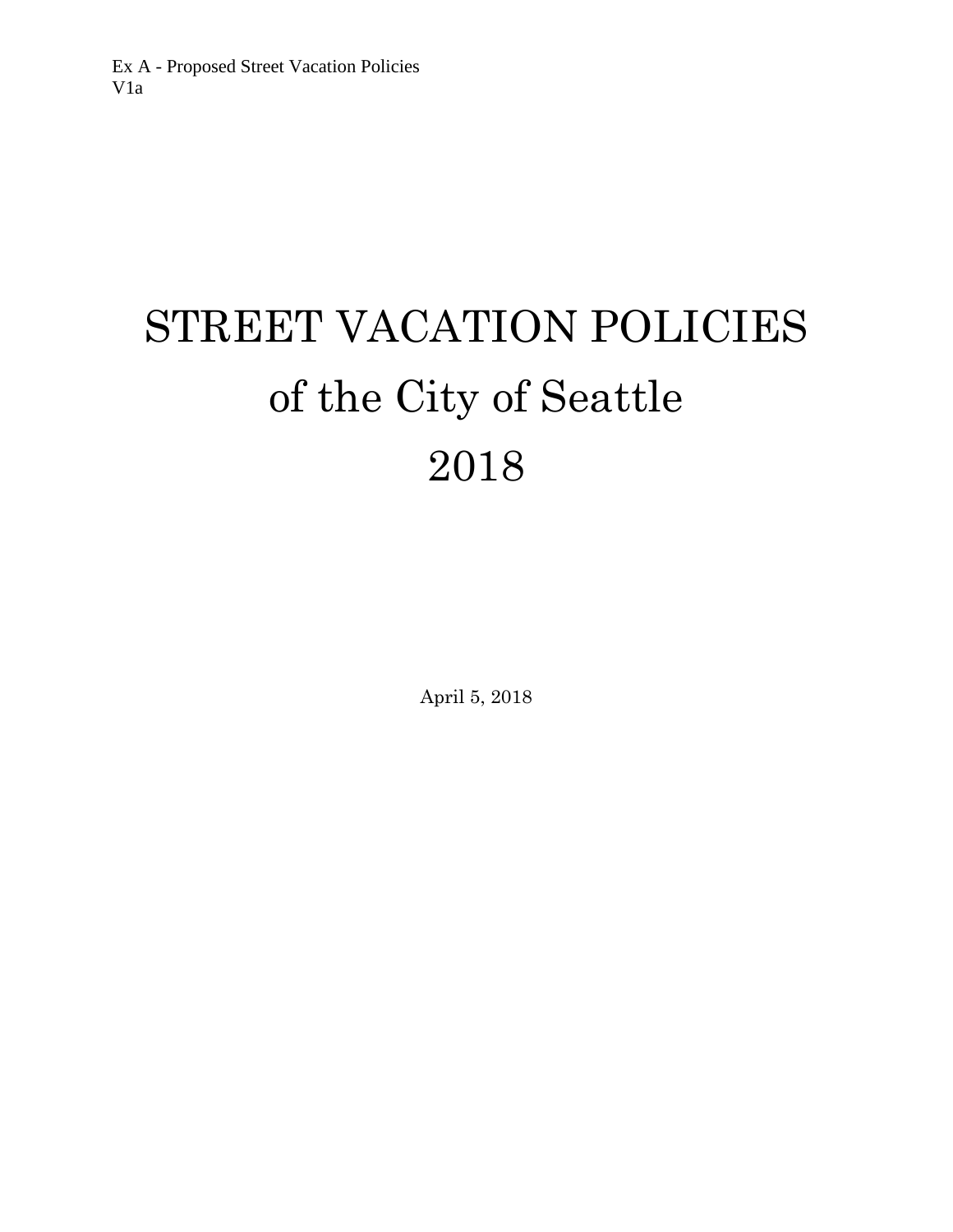# TABLE OF CONTENTS

| $\mathbf{L}$ |  |
|--------------|--|
| Α.           |  |
| В.           |  |
| $C_{1}$      |  |
| II.          |  |
| III.         |  |
| А.           |  |
| В.           |  |
| C.           |  |
| D.           |  |
| Ε.           |  |
| F.           |  |
| G.           |  |
| Η.           |  |
| $\mathsf{L}$ |  |
| $\mathsf{L}$ |  |
| IV.          |  |
| А.           |  |
| <b>B.</b>    |  |
| V.           |  |
| Α.           |  |
| <b>B.</b>    |  |
| $C_{\cdot}$  |  |
| D.           |  |
| Ε.           |  |
| F.           |  |
| G.           |  |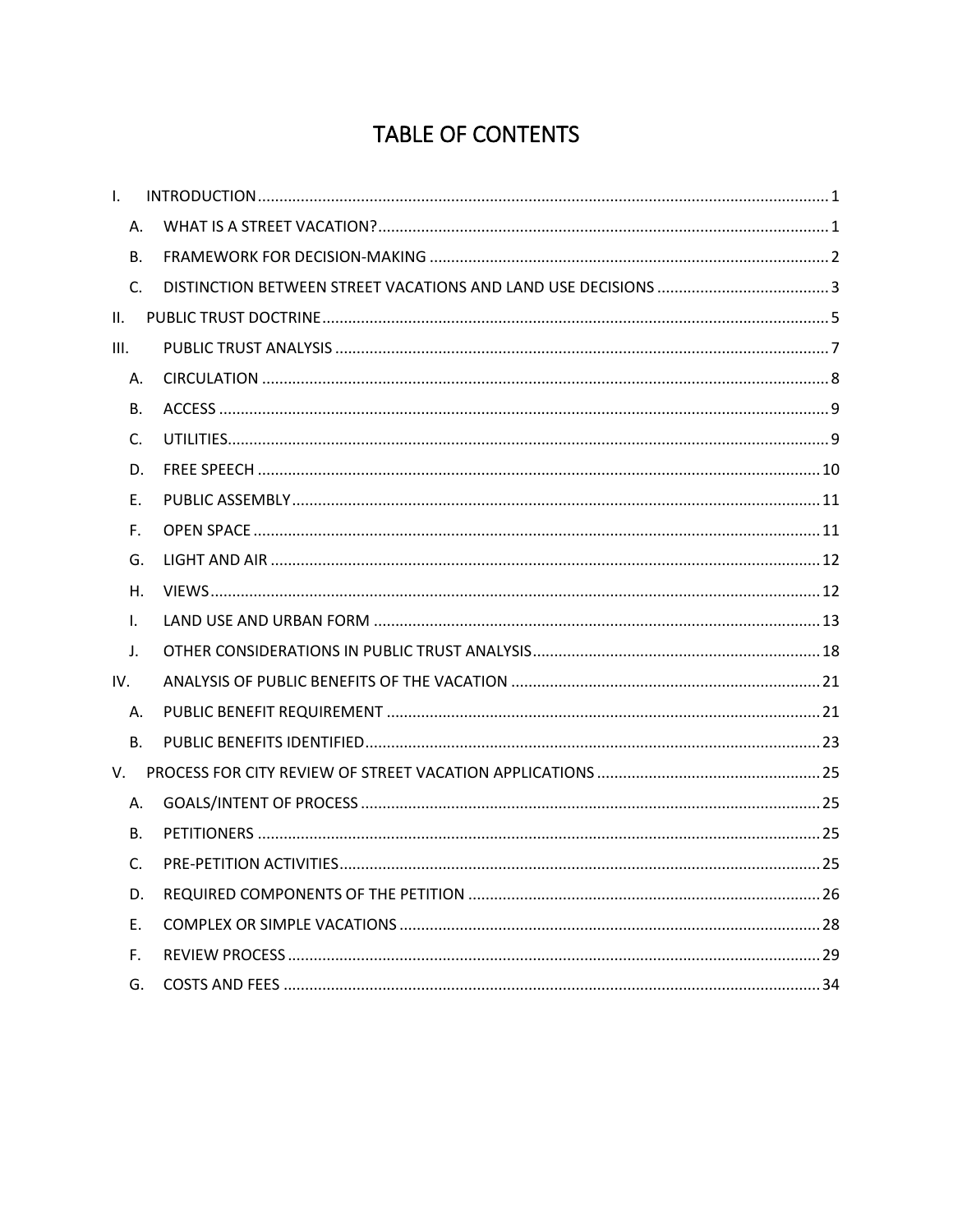#### <span id="page-2-0"></span>**I. INTRODUCTION**

The City's streets, alleys, and other public rights-of-way are valuable public resources. From time to time, property owners seek to acquire the street or alley next to their property from the City. The process to do so is a "street vacation." It requires that the property owner petition the City under these Street Vacation Policies and applicable City and state law. To grant a street vacation, the City: (1) makes sure that the public's interest in streets is protected; (2) approves a public benefits proposal; and (3) in most cases, receives the property's fair market value.

These policies guide petitioners, City departments, Boards and Commissions, and the public through the City's process to analyze and assess street vacation petitions. They also guide the City's review of public benefit proposals that accompany a street vacation petition. They apply to all streets whether improved or unimproved.

The purpose of these comprehensive city-wide policies is to provide consistency, equity, and predictability in determining if a vacation petition would serve and protect the public interest. These policies also express the City's values related to streets and street vacations. The City's fundamental values of race and social equity, environmental stewardship, community, and economic opportunity and security form the foundation for these policies. The City's default position is that unless there are compelling reasons to vacate a street, the City will keep it for future public purposes.

# <span id="page-2-1"></span>**A. WHAT IS A STREET VACATION?**

The term "street vacation" refers to the discretionary legislative act of the City Council (Council) that gives up the right to use a street or alley. In other words, the City "vacates" the public's right to use a street. Through a street vacation petition, a property owner asks the City to give up the public's right to use a street, alley, or other public right-of-way<sup>1</sup> abutting their property. For the purposes of these policies a "street vacation" describes vacating any right-of-way, whether a street, alley, boulevard, or other place, over which the public has the right of travel. These policies use the term "street" to refer to all types of public right-of-way including streets, alleys, boulevards, paths, stairways, and public places, whether developed or undeveloped.

The Revised Code of Washington (RCW) Chapter [35.79](http://app.leg.wa.gov/rcw/default.aspx?cite=35.79) guides the City's review of street vacation petitions. That Chapter assigns responsibility over street vacation decisions to the Council and requires a public hearing. Under the RCW, only abutting property owners or the Council may petition for a street vacation. These policies supplement RCW 35.79. They guide petitioners, City departments, the Seattle Design Commission, members of the public, organizations reviewing a vacation petition, and the Council.

 $\overline{\phantom{a}}$ 

<sup>&</sup>lt;sup>1</sup> "Public right-of-way" is any property where the City has a right to use the land for street purposes whether the right-of-way has been improved or not.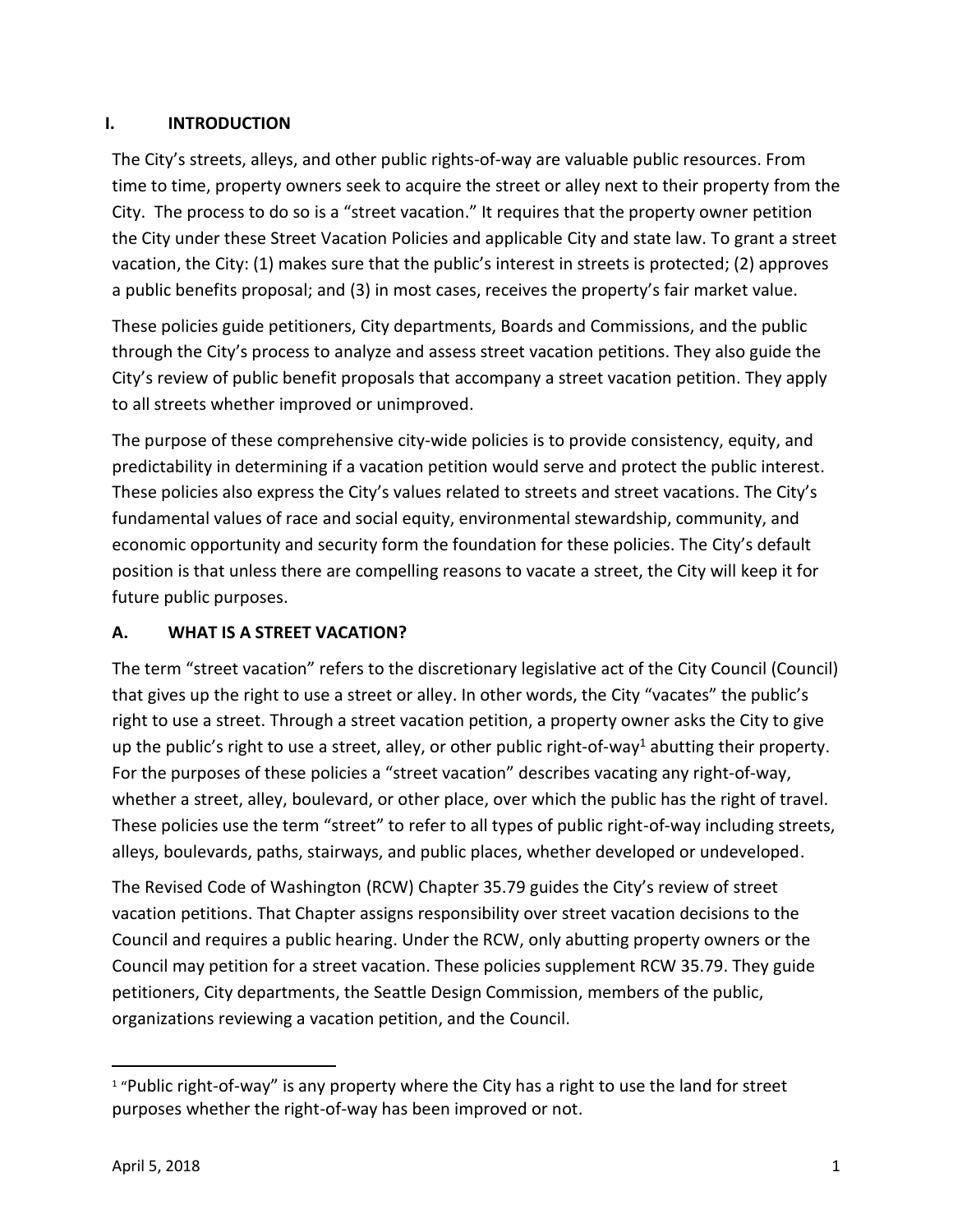#### <span id="page-3-0"></span>**B. FRAMEWORK FOR DECISION-MAKING**

Rights-of-way are different than other property. In most cases, the City does not own streets, alleys, or other rights-of-way. Instead, the City has an easement that allows the public to use the street. When the City grants a street vacation, it is relinquishing that easement and allowing the abutting property owners to take over the former street.

The City holds this easement in trust for public use. Relinquishing the easement and restricting public movement through the right-of-way is a significant act and is not done lightly. For a street vacation petition to be approved, the Council shall determine that to do so would significantly serve the public interest. It is the petitioner's obligation to provide a justification for the vacation and to provide information on whether there are feasible alternatives that do not require a vacation. Public input into these decisions is an important part of the Council's review.

Streets are dedicated in perpetuity for use by the public for travel, transportation of goods, and locating utilities. The dedication carries with it public rights to circulation, access, utilities, light, air, open space, views, free speech, and assembly, and contributes significantly to the form and function of the city. The primary concern of the City in vacation decisions is to safeguard the public's present and future needs and to act in the public's best interest.

The Council weighs the public trust and land use effects of a vacation, mitigating measures, and the public benefit provided by the vacation to determine if the vacation is in the public interest. In balancing these elements of the public interest, the Council places primary importance upon protecting the public trust it holds in the right-of-way.

In guiding this decision, these policies cover the following topics:

**Public Trust Doctrine** This section describes the key components of the right-of-way that the City holds in public trust. These components of the public trust form the foundation of the City's review of vacation petitions and public benefit proposals.

**Public Trust Analysis** This section describes the criteria the City uses to determine whether it is appropriate to vacate a street or alley.

**Public Benefit Analysis** This section describes the types of public benefits the City expects to see provided in exchange for a street or alley vacation.

**Process for City review of street vacation petitions** This section describes the process the City takes to review street vacations. Different approaches are taken based on the relative impacts of the vacation petition.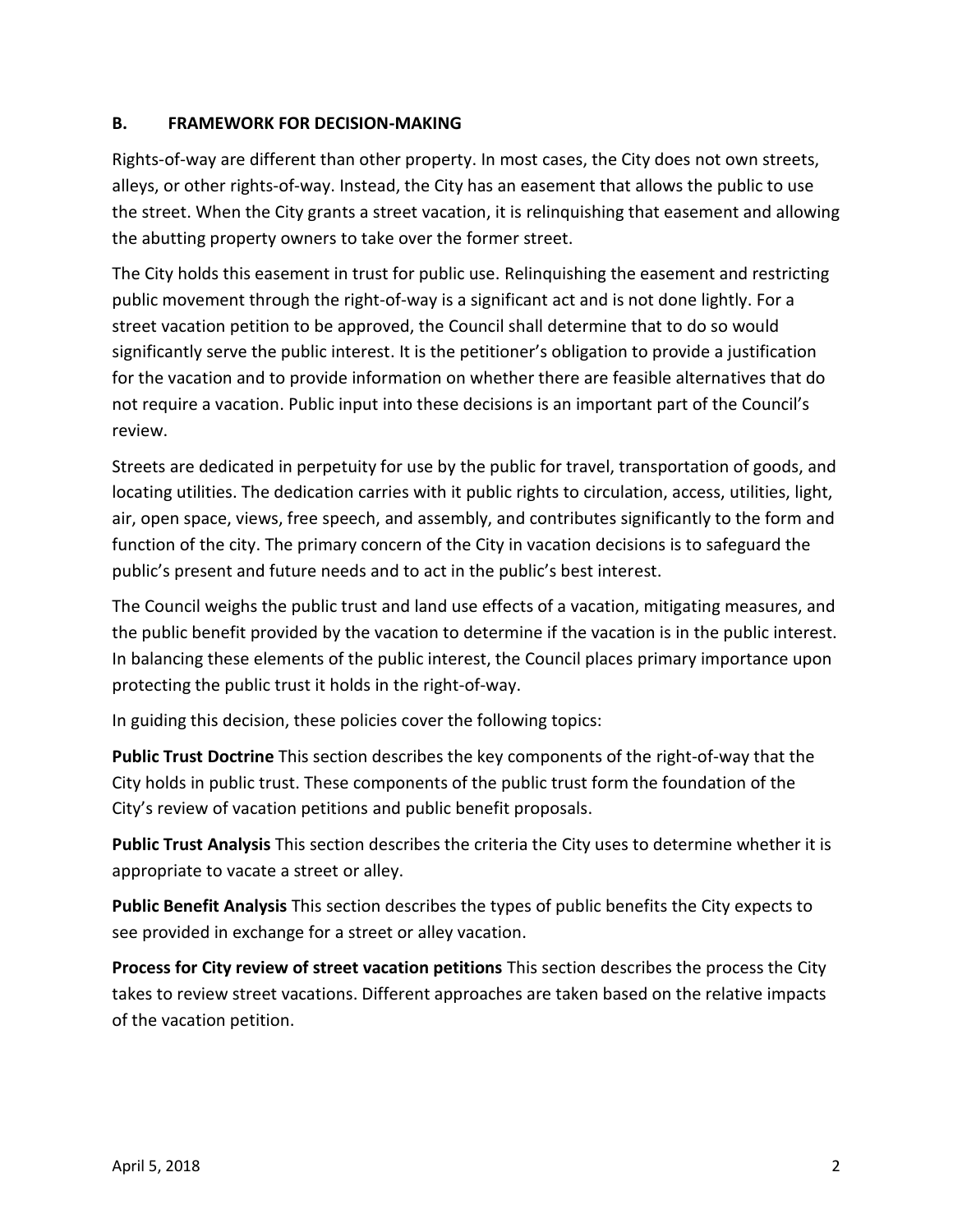#### <span id="page-4-0"></span>**C. DISTINCTION BETWEEN STREET VACATIONS AND LAND USE DECISIONS**

There is no right under the Seattle Municipal Code, the Revised Code of Washington, or elsewhere to acquire or develop on public right-of-way. To do so, a property owner shall petition for and receive the Council's approval of a street vacation. Under state law, the Council may not approve a street vacation unless it finds that to do so is in the public interest. The City uses a two-part test to determine whether a vacation is in the public interest. First, the City undertakes a "Public Trust Analysis," a determination of whether the street is needed and whether the public interest can be protected if the street is vacated. Second, the City undertakes a "Public Benefit Analysis," assessing the petitioner's proposal to provide benefits to the public.

Established plans, policies, and standards guide this review as called for by these policies. The City will not support vacations that conflict with City planning goals, particularly if the vacation would be inconsistent with the desired intensity of development and preferred uses, or if a clear harm will result. But, land use policies and codes do not bind the Council's decision to grant or deny a street vacation petition. The Council may condition or deny vacations as necessary to protect the public interest.

The Council has delegated most land use decisions to the Seattle Department of Construction and Inspections (SDCI). The Council's role in administrative land use decisions is to set policy in the form of zoning and land use codes, development standards, and environmental policies and regulations, which SDCI administers. Depending on the permit type, property owners have some rights to develop their property under those standards, policies, and regulations.

Conversely, street vacation decisions are Council decisions under state law. The Council cannot delegate that decision to a City department. Unless the Council approves a street vacation, property owners have no right to use or occupy the right-of-way, if not otherwise permitted by the Seattle Department of Transportation (SDOT). The Council typically makes its approval of a vacation conditional on the petitioner meeting a number of requirements.

In addition to reviewing the vacation petition under these policies, a development proposal that requires a vacation may undergo one or more of the following additional reviews:

- Land use and zoning review, including review of rezones and Major Institution Master Plan applications;
- Design review and other discretionary land use actions;
- State Environmental Policy Act (SEPA) review;
- Street Improvement Permit review;
- Utility major permit review; or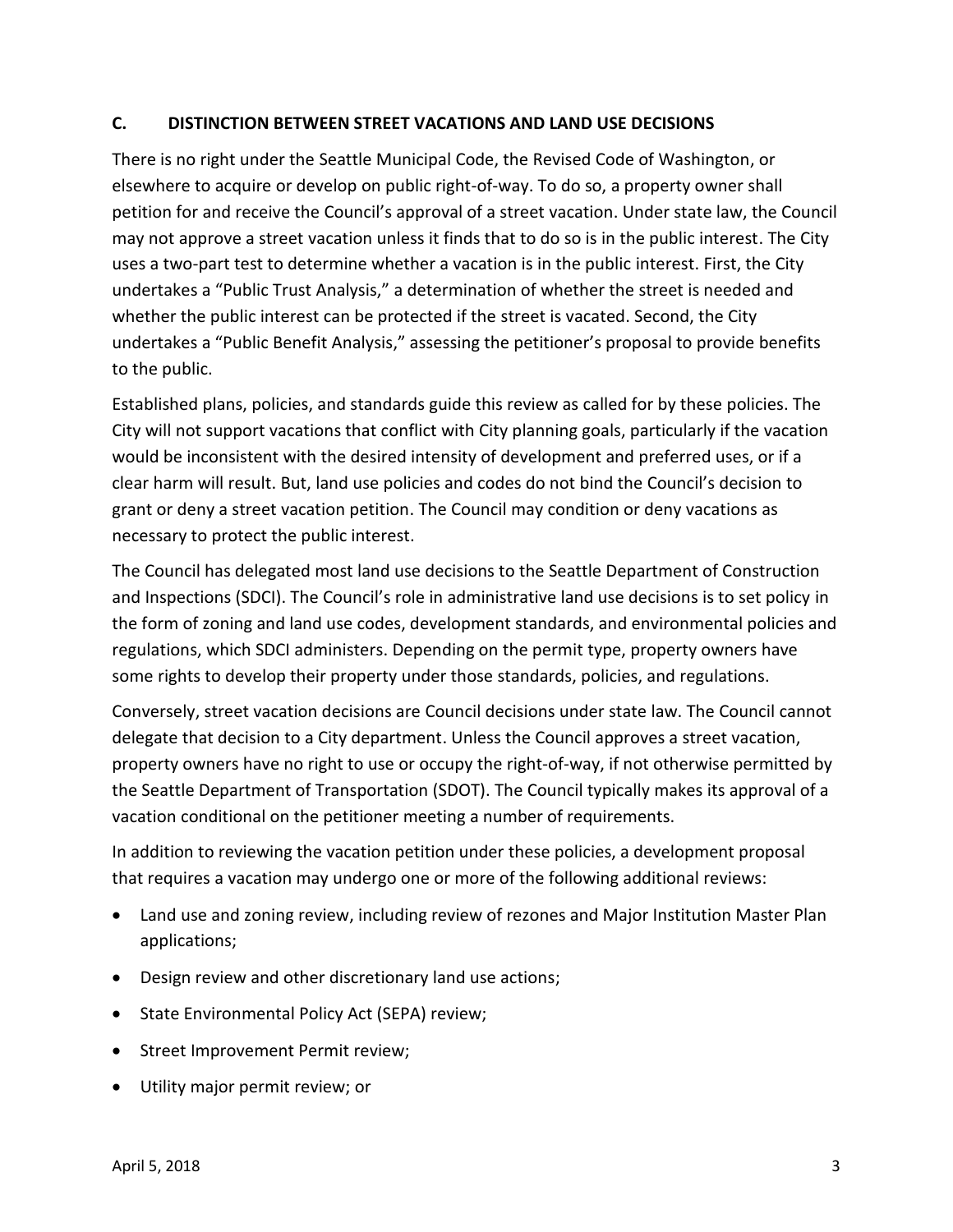Historic preservation review.

These reviews may result in conditions in addition to those applied in the street vacation review. Petitioners are required to obtain all necessary land use and building permits before developing the site.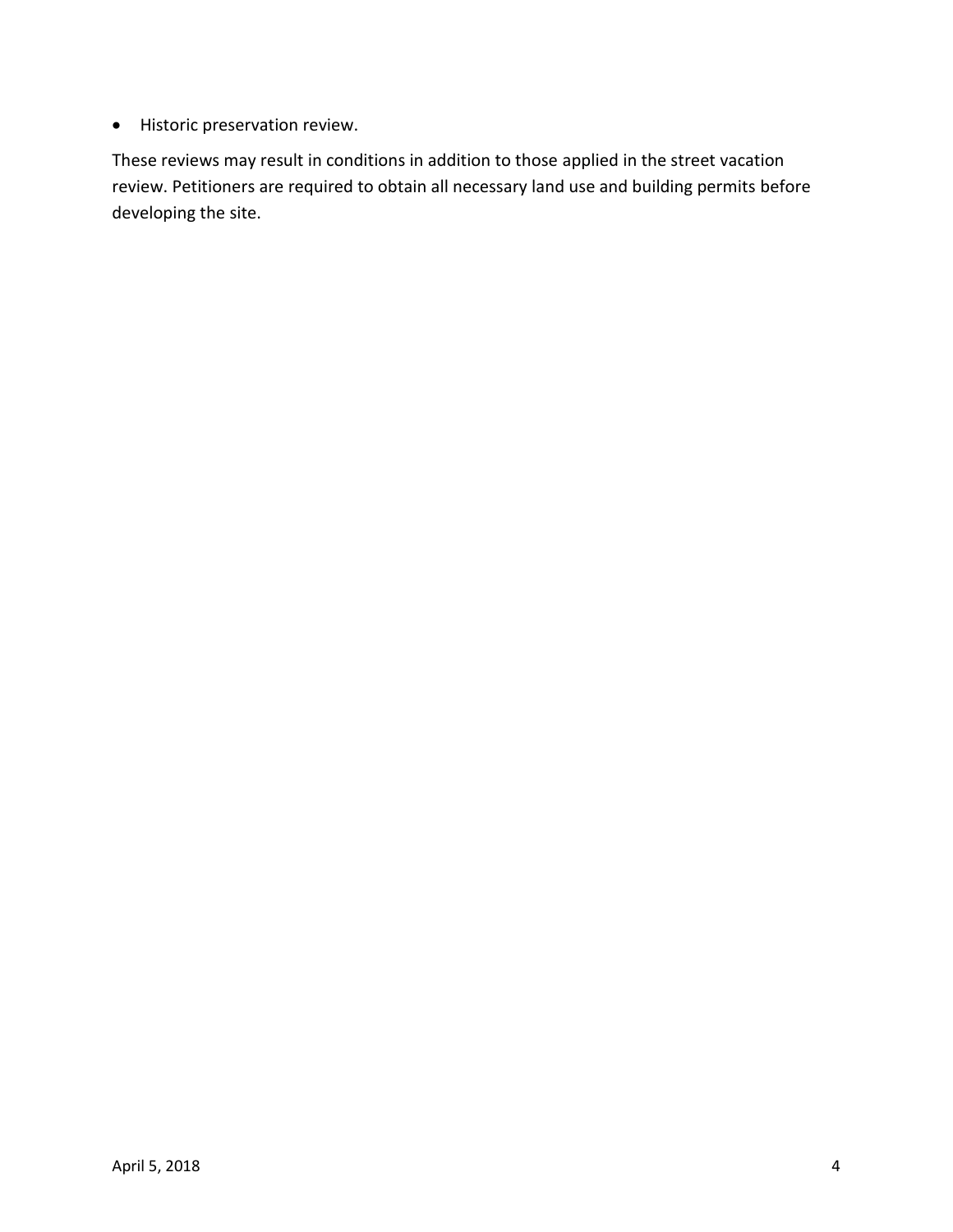#### <span id="page-6-0"></span>**II. PUBLIC TRUST DOCTRINE**

City streets are held in trust for the public. This means that the City is the trustee and guardian of the streets, not the underlying property owner. The Council may approve vacations only when they are in the public interest. Streets will be retained unless it can be shown that they are not needed for a current or foreseeable public use and the Council is convinced that the vacation is in the public interest. This section describes the intended purposes of streets and the public benefits streets provide.

# **A. CIRCULATION**

In addition to access to adjacent property, streets enable the movement of people, goods, and vehicles through the city as part of a network. If a part of the network is removed, there may be rippling effects to the transportation network. The City will only vacate a right-of-way if it will not disrupt the movement of people, goods, and vehicles through the city, and only if it is consistent with the City's transportation plans.

# **B. ACCESS**

A primary purpose of rights-of-way is to provide access. Streets and alleys provide access to abutting property from the surrounding community and to the surrounding community from private property. Streets are designed to provide access via a range of transportation modes, including walking, bicycling, riding transit, and driving. The City will only approve vacations if they do not result in negative effects on the current or future needs of the City's vehicular, bicycle, or pedestrian circulation systems, or on access to private property. If the negative impacts can be appropriately mitigated, the City may choose to vacate the street.

# **C. UTILITIES**

As with the transportation system, City and private utilities use streets to serve their customers. The City will only vacate a street when all utilities using or potentially using the right-of-way can be adequately protected with an easement, relocation, fee ownership, or agreement satisfactory to the utilities' owners. The Council will require that future potential utilities can be accommodated.

#### **D. FREE SPEECH**

From large scale protests to newspaper vendors, the public has traditionally used Seattle's streets to exercise constitutional rights under the First Amendment. Streets will only be vacated if publicly-accessible spaces on the site will be kept open for the same speech-related purposes.

#### **E. PUBLIC ASSEMBLY**

Streets also act as places for people to gather, to meet their neighbors, for children to play, and for all segments of society to interact. This role of the right-of-way can be particularly important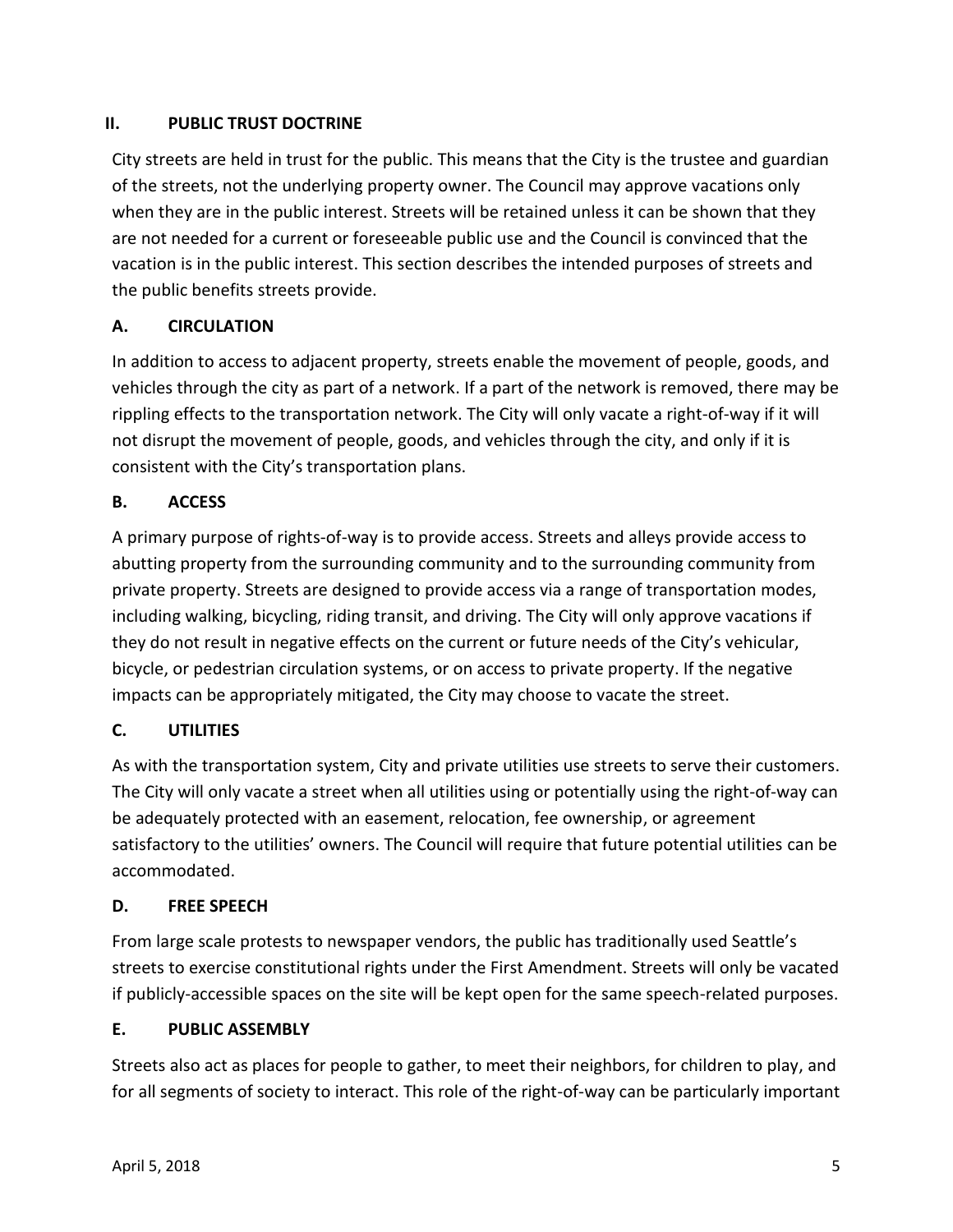for people who have the fewest resources. The Council will consider the importance of each street as a place for community activity in considering the street vacation.

# **F. OPEN SPACE**

In addition to providing space for people to gather, interact, and travel, streets offer open space benefits. These benefits include space between structures, connections to open spaces, places for trees and vegetation, and contributions to the open space network. While the open space roles of boulevards, green streets, urban trails, shoreline street ends, and future open space are of heightened importance, all streets and alleys provide these benefits.

#### **G. LIGHT AND AIR**

Streets and alleys maintain access to light and air to their users and to surrounding property. The Council will consider loss of light and air, and shadow impacts in considering whether to approve a street vacation. Of particular importance are shadow impacts on nearby public spaces.

#### **H. VIEWS**

Streets and alleys provide views to mountains, bodies of water, and the city itself. The City will protect designated view corridors along streets. The City will consider impacts of a street vacation on views of public places and designated landmarks.

#### **I. LAND USE AND URBAN FORM**

Streets and alleys also play a significant role in the shape of the city. The City will consider the relationship between the intended character of the area as described in Seattle's Comprehensive Plan and other adopted neighborhood, subarea, or community plans. The width and spacing of streets, the presence and absence of alleys, and the location and path of boulevards and other linear open spaces have significant impacts on neighborhoods and how they function. The Council will pay attention to vacations that disrupt an existing pattern of development in the neighborhood.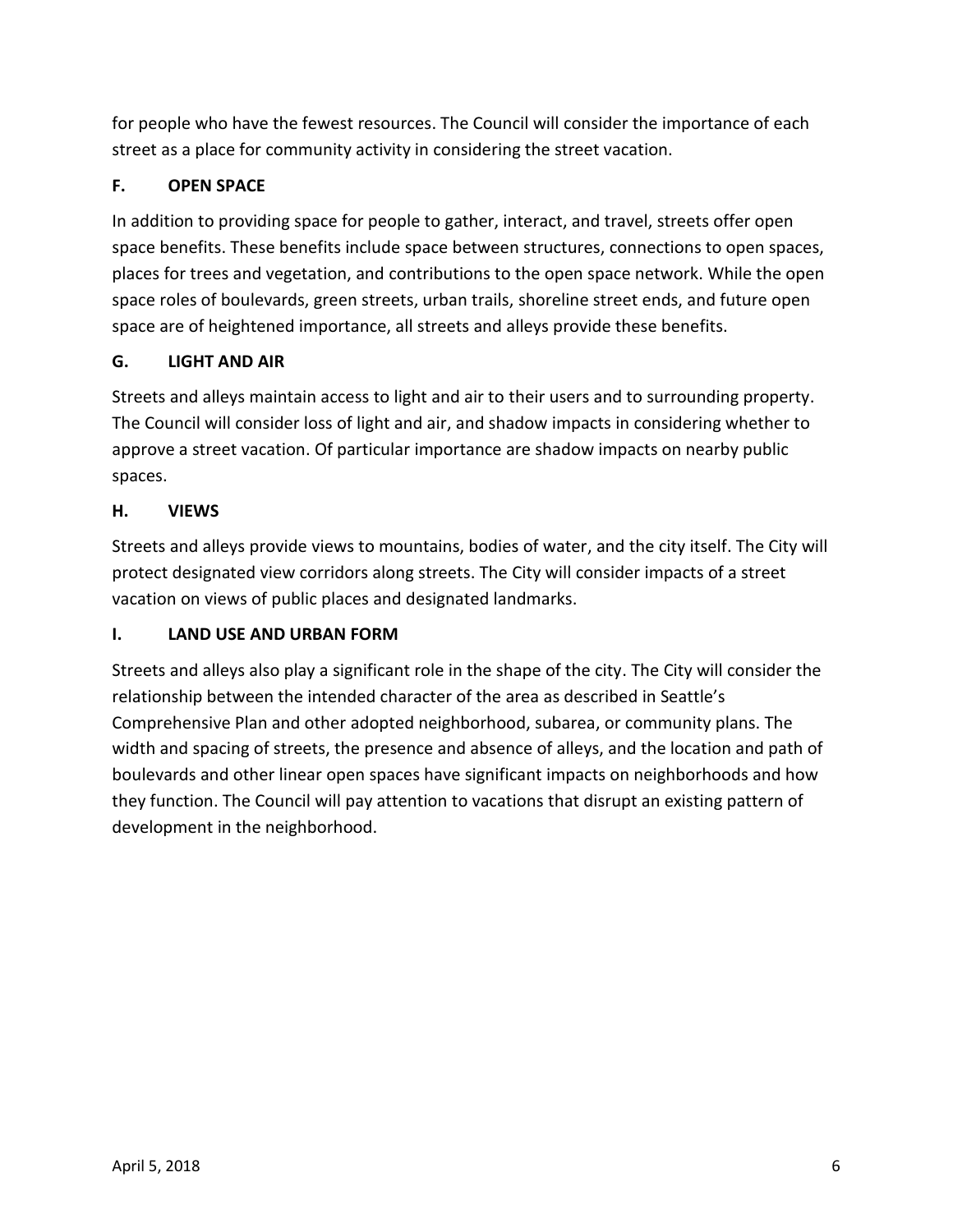#### <span id="page-8-0"></span>**III. PUBLIC TRUST ANALYSIS**

This section of the policies describes the components of the City's analysis in reviewing petitions under the public trust doctrine.

In reviewing a vacation petition, the Council will weigh the impacts of a vacation on the public trust, mitigating measures, and public benefits proposed by the petitioner to determine if the vacation is in the public interest. In balancing these elements of the public interest, the Council will place primary importance on protecting the public trust.

Streets are dedicated in perpetuity for public travel and the movement of goods. The designation of a right-of-way carries with it rights to circulation, access, utilities, public speech, public use, open space, light, air, views, land use, and urban form. City government acts as the public's trustee in managing the use of streets and alleys. The Council has an interest in protecting the rights of those with the least access to other resources and those most likely to be harmed by development. In that endeavor, the primary concern of the City in vacation decisions is to safeguard the public's present and future needs.

Existing and potential future uses of the street, whether improved or unimproved, will be identified during the vacation petition review. These uses include but are not limited to: vehicular circulation and access; utility corridors; pedestrian space, such as pedestrian access to schools, public facilities, or shorelines; open space; bicycle travel; access to public spaces, parks, or private property; and access to adjacent streets. All or a portion of the right-of-way may be retained for these or other public purposes, including potential future needs that are unknown at the time of review.

The City will consider the impacts of a vacation on the immediately surrounding neighborhood and on the broader city. The larger the project, the more the City's focus will be on broader community impacts, particularly impacts on communities with the least access to opportunity and most likely to experience the negative effects of development. Consequently, the City will consider whether a vacation would facilitate land uses that have an impact on housing affordability or wage and social equity, or would facilitate the displacement of existing land uses that support communities with the greatest need, such as culturally-relevant small businesses, low-income housing, businesses that provide high-paying jobs to workers without higher education, social services, or other similar activities.

When several vacations are proposed for a particular area of the City, as within the boundaries of a major institution, the Council may request that a comprehensive review be undertaken to determine the cumulative effects of the vacations, particularly on circulation, access, and land use and urban form. City reviewers shall consider the impacts on the larger street grid, and impacts on the loss of the right-of-way proposed for vacation.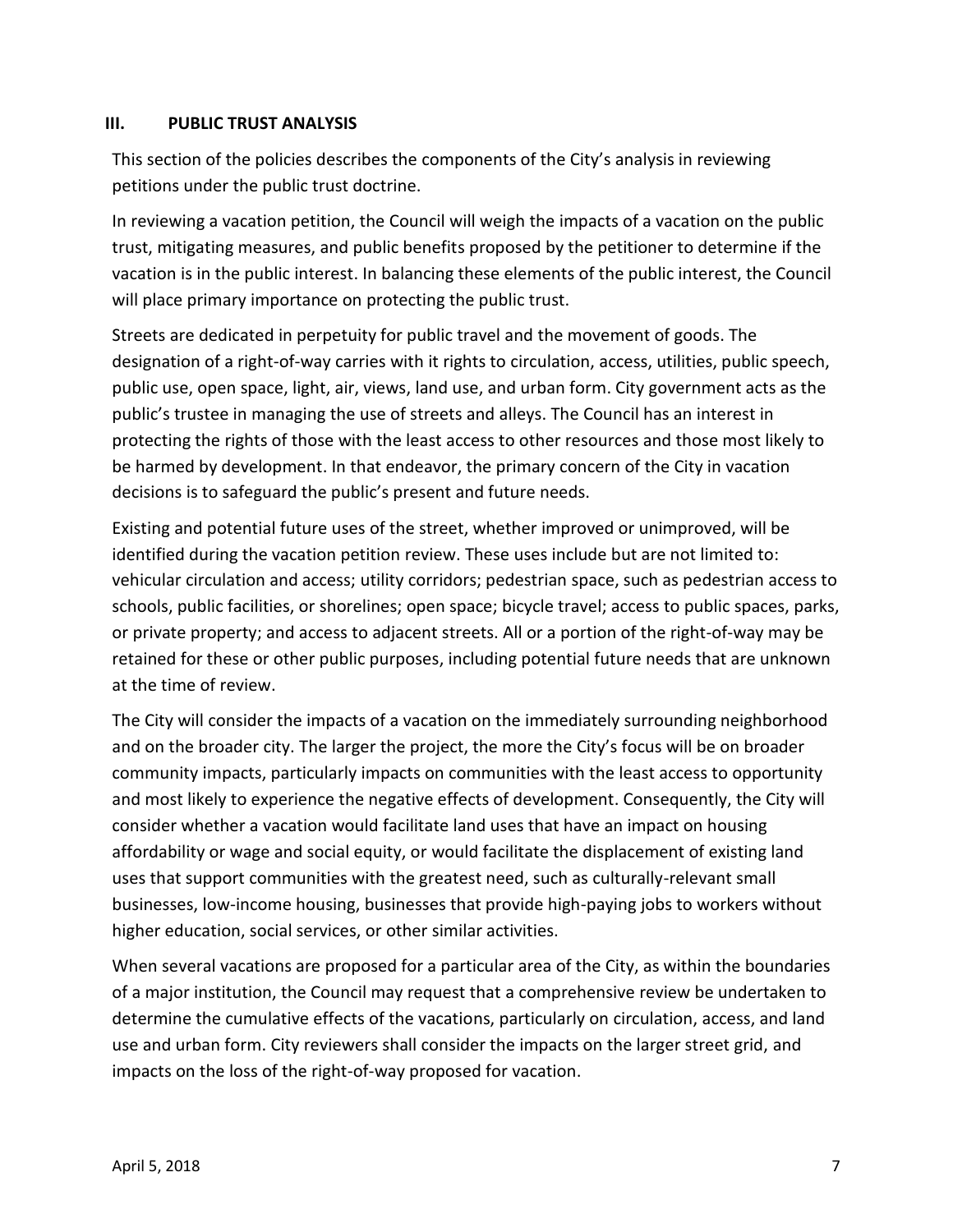The record for a street vacation petition is not limited to documents prepared for other aspects of the project under review. To fully assess the impacts of a vacation on the public trust, City departments, boards and commissions, and the Council may ask petitioners for additional information regarding those impacts.

#### <span id="page-9-0"></span>**A. CIRCULATION**

Streets provide necessary space for the movement of people and vehicles. Vacations may be approved only if they do not result in negative effects on the current and future needs for the City's vehicular, bicycle, or pedestrian circulation systems unless the negative effects can be mitigated. When the traffic functions of a street are necessary for the transportation network, the City will not grant the vacation.

Arterial streets, truck routes, and truck streets may be vacated only when an alternative circulation route is substituted and impacts of the loss of the street are mitigated. The City will not accept an agreement for public vehicular travel across private property to offset the impacts of a street vacation. Vacations that would result in diverting truck or commercial traffic to nearby residential streets will not be approved. Vacations that would encourage traffic code violations, such as a vacation that would result in vehicles backing out from an alley onto a street, will not be approved.

Transit facilities will be protected through the street vacation process. Streets that are used by public transit agencies will be considered for vacation only after review and comment by those agencies and identification of alternative locations or routes for those transit functions.

Pedestrian circulation shall be protected when approving a vacation. Pedestrian routes, including green streets and public stairways, may be vacated only for public purposes, such as parks. Pedestrian circulation functions of the right-of-way may be replaced by a pedestrian route across private property only when: (1) a major public benefit is provided; (2) an agreement for public access across the property is reached; (3) the public access to be provided is comparable in terms of safety, convenience, and directness; and (4) the free speech functions of the right-of-way will be maintained in public spaces. Alleys that are part of the primary pedestrian circulation system, such as Post Alley, may be vacated only when comparable public pedestrian circulation is provided and the pedestrian environment along the corridor is improved. Similarly, vacations resulting in a reduction of sidewalk width in areas of existing or anticipated heavy pedestrian volume, may be vacated only when provisions are made to otherwise accommodate the pedestrian traffic. Street vacations that include unimproved pedestrian trails may be approved only when the public pedestrian function is protected.

The continuity and integrity of designated bicycle routes, such as bicycle streets, bicycle paths, and bicycle lanes, will be protected. Such streets and off-street pathways may be vacated only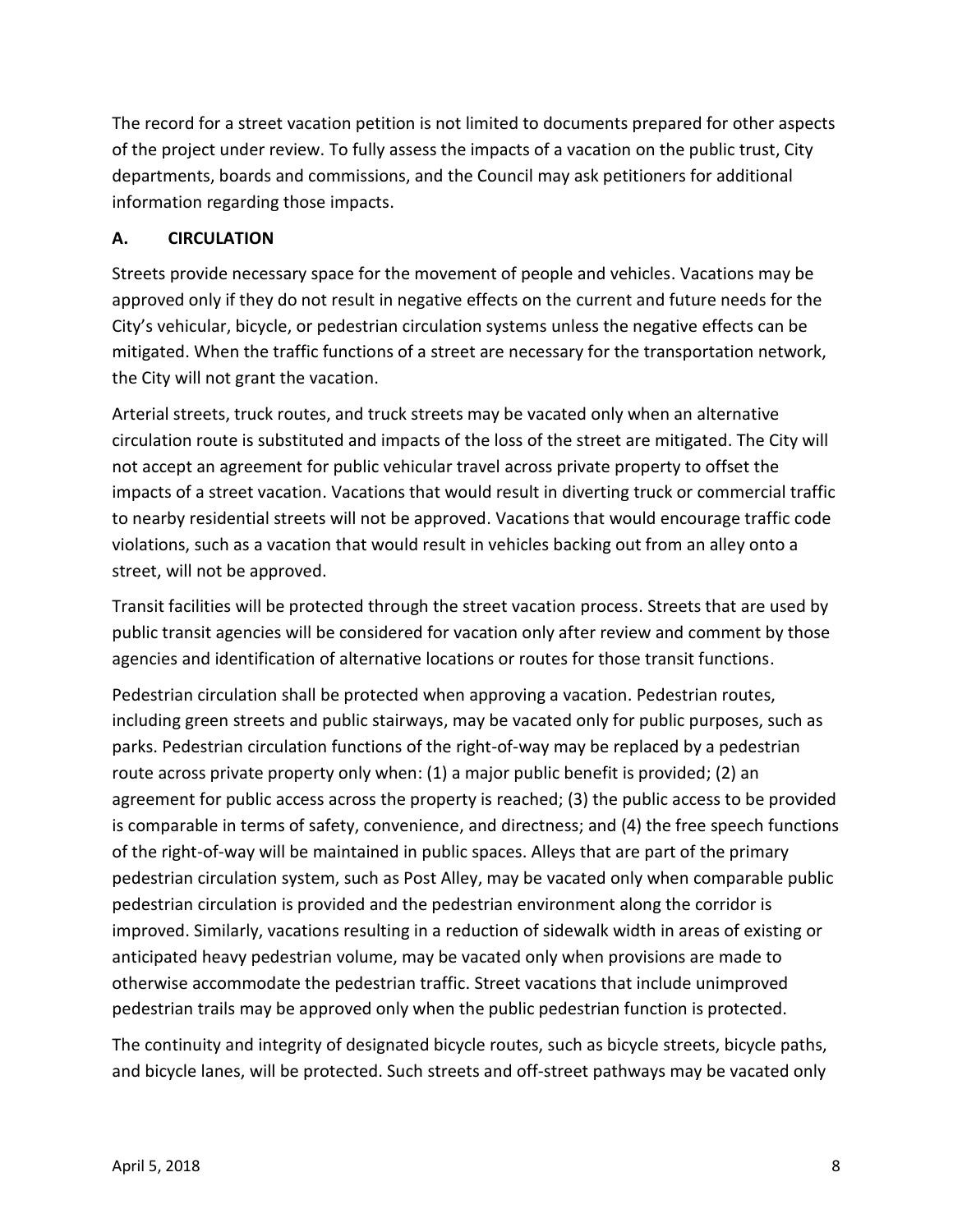when a comparable or better bicycle right-of-way is provided as part of the vacation. Bicycle access shall be comparable in terms of safety, convenience, and directness.

If a vacation is granted, the Council may impose conditions on the vacation to reduce impacts on vehicular, transit, freight, pedestrian, and bicycle circulation. Such conditions may be in addition to any conditions resulting from environmental review or land use regulation.

# <span id="page-10-0"></span>**B. ACCESS**

Street vacation petitions may be approved only if access is retained to properties on the block where the right-of-way is located and to properties on neighboring blocks or streets.

While the primary purpose of streets is circulation, the primary purpose of alleys is to provide access to individual properties. Alleys provide space for loading, vehicular access to abutting properties, and space for utility functions such as water, sewer, solid waste, telecommunications, and electricity. In general, alleys in residential, commercial, and mixed-use zones will be retained. Alleys shall be retained for their primary purposes and other public purposes and benefits.

Alley vacations associated with institutions may be permitted only when steep topography prevents development and use of an unimproved alley for access or the alley is not needed for service functions.

Alleys will generally only be considered for vacation when loading, service, delivery, and access to parking functions are retained on the petitioner's property. If the number of curb cuts along the street frontage is likely to be increased due to vacating the alley, the vacation will not be approved. If a curb cut authorized as a result of an alley vacation is wider than the alley being vacated or than curb cuts typically permitted in the zone where the alley is located, additional analysis may be required. Such analysis may include mitigation measures to reduce the visual or functional impacts of the curb cuts. Alleys may also not be vacated if significant vehicular traffic will be displaced onto a green street, boulevard, or other public open space.

If there is public parking on the right-of-way proposed to be vacated, the City will analyze whether that parking is needed. If the parking is needed and cannot be replaced on site or on nearby streets, the Council may deny the petition.

If a vacation is granted, the Council may impose conditions on the vacation to reduce impacts on vehicular, freight, pedestrian, and bicycle access. The conditions may be in addition to any conditions resulting from environmental or land use review and analysis.

# <span id="page-10-1"></span>**C. UTILITIES**

Streets that contain or are needed for current or future utility lines or facilities may be vacated only when the utility can be adequately protected with an easement, relocation, fee ownership, or similar agreement satisfactory to the utility owner.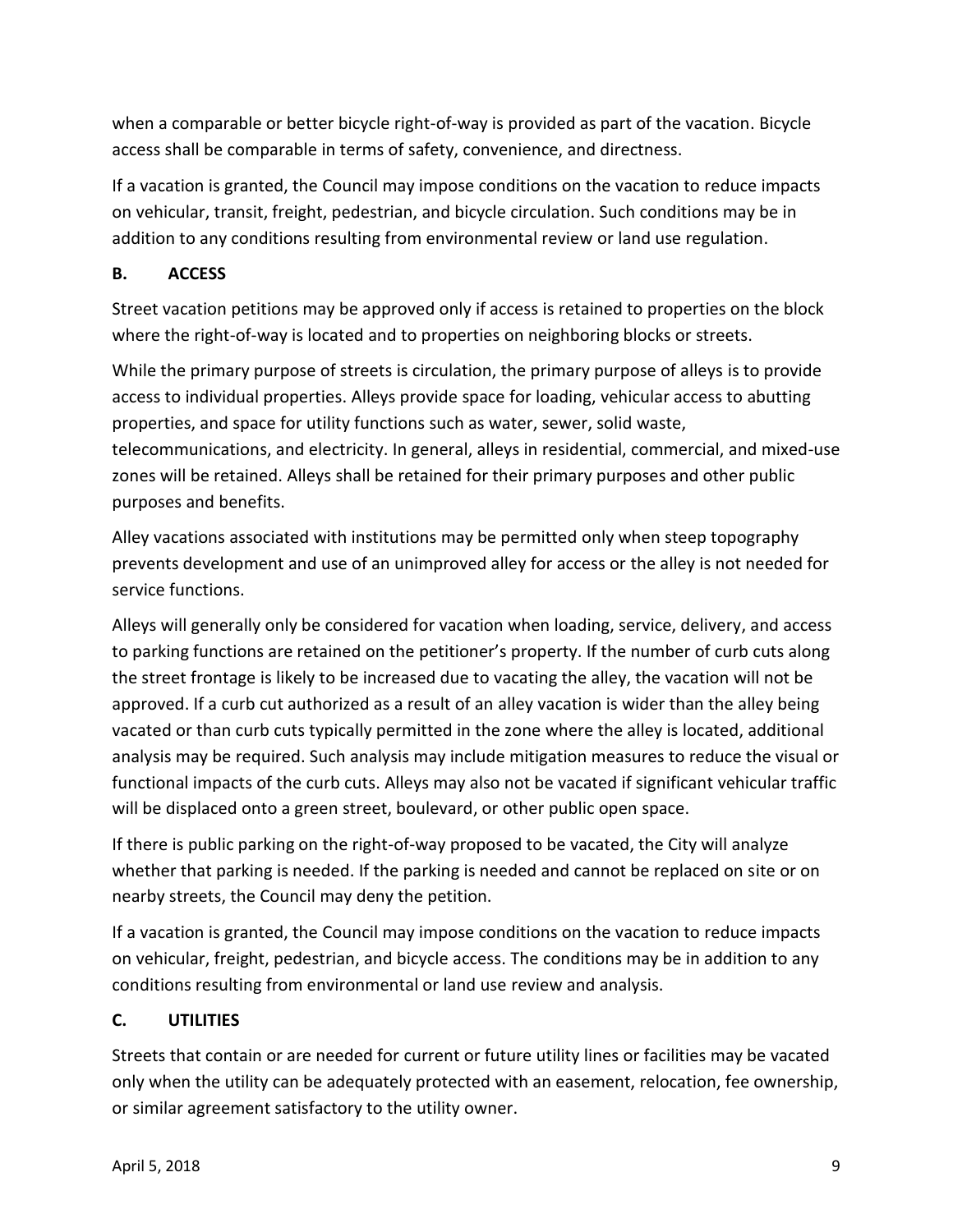Public streets provide utilities with corridors for the efficient transportation and delivery of utility services to the public in the least costly manner possible. Utilities generally assess vacation petitions from an operational perspective to ensure that a vacation will not impair current service reliability and capacity levels, nor limit the ability to expand services in the future. The growth of telecommunications utilities above and below ground, increased urban densities, and demand for undergrounding of utility facilities all place pressure on the value of public rights-of-way, particularly alleys, for future utility needs.

Utilities will be given an opportunity to review the proposed vacation, to identify existing and future interests in the right-of-way, and to indicate what actions would be necessary to protect their interests and the interests of their customers. The petitioner is responsible for working with the utilities to identify and address any utility issues. The petitioner shall ensure that each utility will be in a similar position as before the vacation without a detriment to current or future utility services. Enhancement of utility services at the petitioner's expense will not be required.

If utility easements are required to maintain service, the easements shall state the rights and responsibilities of each party. Utilities may prohibit constructing buildings, structures, grading and filing, and other uses over or under their easements where the activities would inhibit operation of or prevent access to the utility facilities for maintenance and repair, cause extra cost or liability to the utility, or affect the safety and integrity of the utility. Any costs for the repair of damages to the improvements placed on or over the utility easement by the property owner due to the utility maintenance repair or installation will be the express responsibility of property owner.

The Council may impose conditions on vacations to assure continued service to the public in the most efficient and least costly manner.

#### <span id="page-11-0"></span>**D. FREE SPEECH**

Courts have recognized the role of streets as spaces for public speech and dialogue. The Council will consider the potential loss of free speech activities when reviewing street vacations and will not vacate a public place if the loss of the public speech function cannot be adequately mitigated.

Streets are dedicated for public use and enjoyment. Vacations that solely result in the private regulation of access to public property shall not be granted unless the vacation provides a clearly identifiable public benefit. Vacations are not considered a solution to security problems and shall not normally be approved for this reason absent extraordinary circumstances.

The Council may impose conditions on vacations to preserve the public's right to free speech, particularly within any privately-owned public space offered as a public benefit in exchange for a street vacation.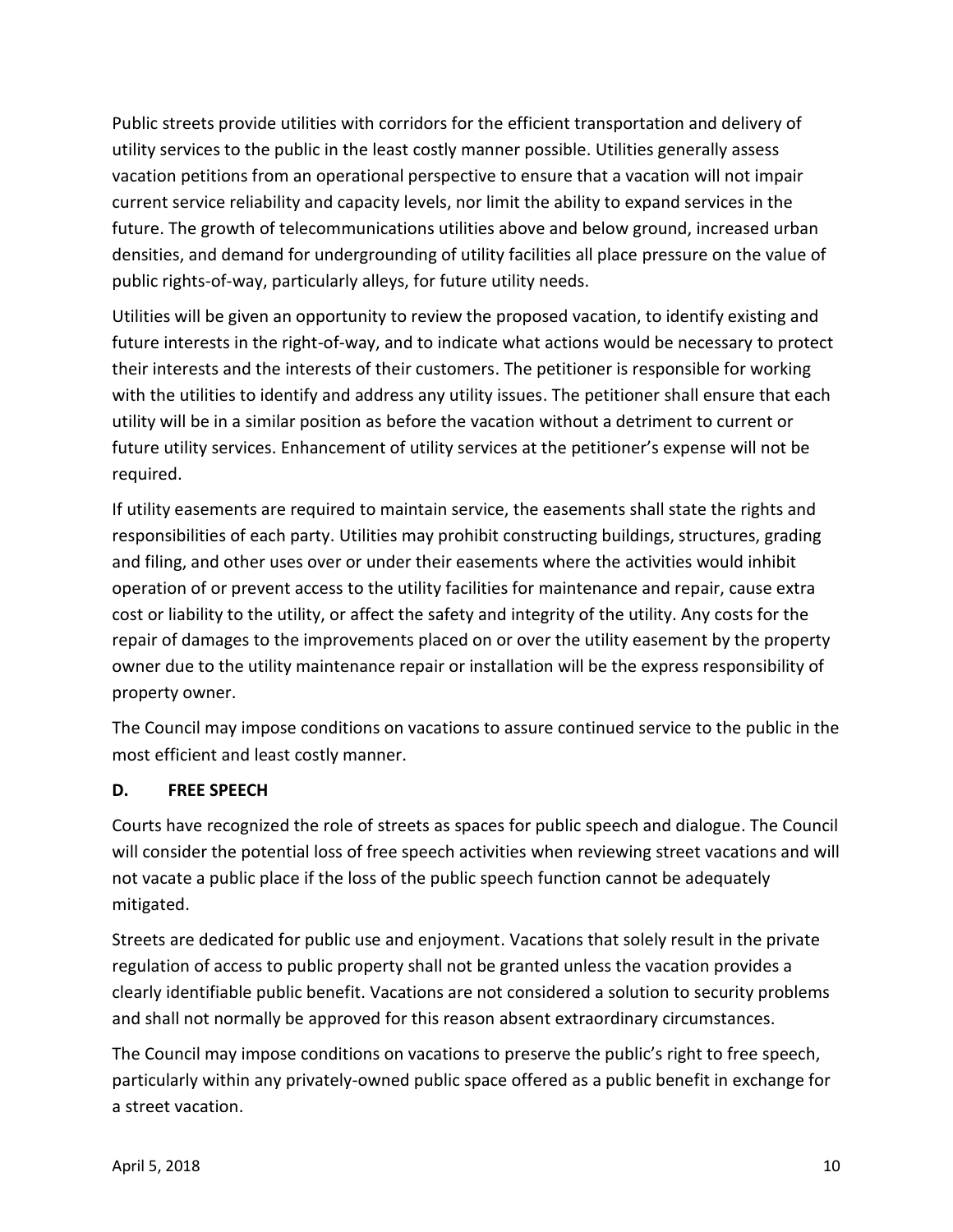#### <span id="page-12-0"></span>**E. PUBLIC ASSEMBLY**

Streets have always served as a place of public assembly. The Council will consider the importance of each street, alley, or public place as a place for community activity in considering the street vacation. Streets that serve as places of assembly and streets that are adjacent to public uses will be particularly scrutinized to ensure that the public's right to congregate will not be impaired. The Council may impose conditions on vacations to maintain the public's right to assembly, particularly within any privately-owned public space offered as a public benefit in exchange for a street vacation.

#### <span id="page-12-1"></span>**F. OPEN SPACE**

The open space opportunities provided by streets are important resources that contribute to quality of life and become more valuable as the City becomes more densely developed. The contribution of this important street function to the public's existing and future quality of life will be an important consideration when reviewing each proposed vacation. The open space functions provided by the right-of-way will be identified and the effects of their loss will be analyzed.

When the Council determines that the open space function provided by a street or alley shall be retained, the right-of-way may be vacated only if the open space functions can be retained or replaced by dedicating to the City other comparable right-of-way or by providing other publicly-accessible property.

The impact of development associated with street vacations on open space and pedestrian amenities shall be limited. The analysis of the open space functions of streets and alleys will consider the impact of the proposed vacation on:

- 1. The contribution of the right-of-way to open space areas;
- 2. Use of the right-of-way as a space for play and recreation;
- 3. The role of the right-of-way as an area of neighborhood focus and activity, and
- 4. Privacy impacts resulting from the right-of-way open space being occupied by a proposed structure.

When undeveloped streets are identified for open space in the Comprehensive Plan, other adopted plans, or the Land Use Code, they may not be vacated to facilitate development that is inconsistent with the intent of the Comprehensive Plan.

The City has designated green streets in neighborhoods to strengthen the pedestrian environment in the area and to provide alternative open spaces. Green streets may be vacated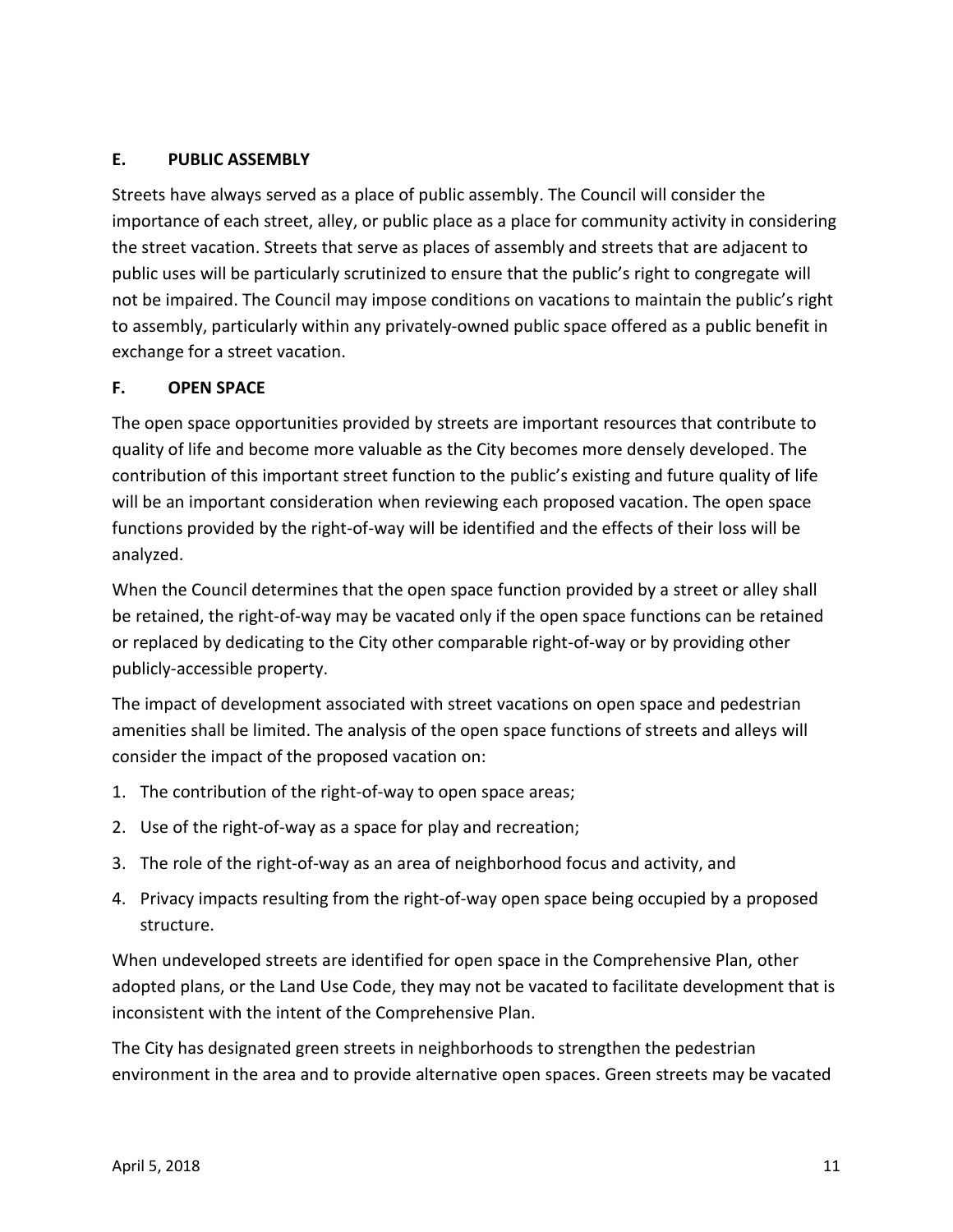only for public purposes, such as parks. If a vacation would harm the function of the green street for pedestrian activity, the vacation may be denied.

Existing and proposed urban trails, public stairways, other rights-of-way connecting parks and open spaces, or streets connecting the community with parks, schools, shorelines, or other public facilities will not be vacated unless the right-of-way is exchanged for other land that provides better pedestrian or bicycle pathways resulting in improved open space function.

Seattle Initiative 42 requires that land held for park and recreation purposes, shall be preserved for such use and no such land or facility shall be sold transferred or changed from park use to another use unless certain conditions are met. Designated boulevards and portions of boulevards are held by the City for park and recreation purposes and may be vacated only for public purposes such as parks or open space preservation.

The Council may impose conditions on vacations to mitigate any potential negative effects of the vacation on the open space functions of the right-of-way.

# <span id="page-13-0"></span>**G. LIGHT AND AIR**

The light and air opportunities provided by streets are important resources that contribute to quality of life and public health and become more valuable as the City becomes more densely developed. The contribution of this important street function to the public's existing and future quality of life will be an important consideration in each proposed vacation.

The analysis of the light and air functions of streets and alleys will consider the impact of the proposed vacation upon the access to sun, light, and air circulation provided to pedestrians, bicyclists, vehicle occupants, and abutting properties.

The analysis will include the potential shadow impacts of the increase in development potential directly attributable to the vacation on nearby public parks and public open spaces. Any potential impacts of the vacation on light and air will be compared with similar impacts that would result from development without the vacation. Vacations generally shall not be approved if the development proposed as part of the vacation request would result in additional shadowing of parks and other public open spaces.

The Council may impose conditions on a vacation to reduce shadow impacts on parks and other public open spaces.

#### <span id="page-13-1"></span>**H. VIEWS**

The views provided along streets are important resources that contribute to the public's quality of life and become more valuable as the City becomes more densely developed. Views are of particular value to members of the public that do not have private views. The contribution of this important street function to the public's existing and future quality of life will be an important consideration in reviewing vacations along designated view corridors or in areas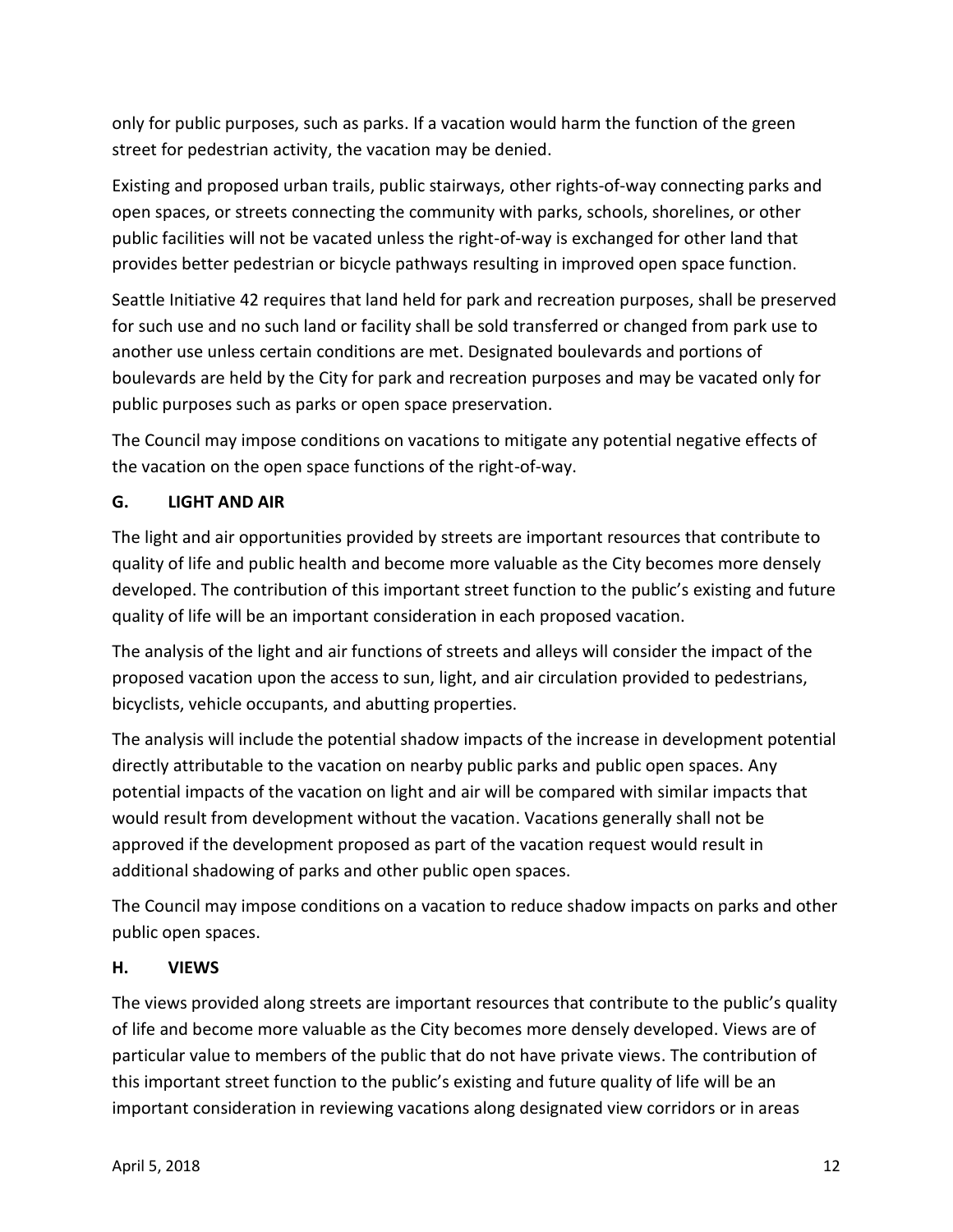where development facilitated by the vacation would significantly impact views of Puget Sound, lakes, mountains, or the downtown skyline.

Protected view rights-of-way identified by the Land Use Code and State Environmental Policy Act (SEPA) policies shall not be vacated for development that would obstruct public views from those rights-of-way. Streets in downtown that provide views to Elliott Bay, West Seattle, Mount Rainier, the Olympic Mountains, and other significant features are designated as view corridors in the Land Use Code. Downtown streets shall not be vacated except when conditions are placed on the vacation to ensure public views from designated view corridors are preserved. Streets designated as view corridors shall not be vacated to ensure that these streets remain open to the sky and to protect views from uphill public spaces.

For streets not identified as protected view rights-of-way, the Council will determine what public views shall be protected. Public views worthy of protection include, but are not limited to views:

- 1. From public streets, public open spaces, or public places such as designated scenic routes;
- 2. From a substantial number of residences or properties abutting the right-of-way proposed to be vacated,
- 3. Of important natural features, such as mountains, waterbodies, and public greenbelts; and
- 4. Of designated landmarks and points of cultural or civic interest, including the downtown skyline.

Potential view impacts from a vacation will be identified and compared with a no vacation alternative. The quality of impacted views will be considered when evaluating each proposed street vacation. The Council may impose conditions on vacations to mitigate any potential negative effects of the vacation on the view functions of the right-of-way.

#### <span id="page-14-0"></span>**I. LAND USE AND URBAN FORM**

Vacations affect the land use and development patterns in an area by adding to the developable land base, altering the local land division pattern, changing vehicular and pedestrian movement patterns, and increasing the development potential on the vacated and abutting properties. These changes may allow development that is inconsistent with adopted land use policies and have a negative effect on the area of the proposed vacation and other streets.

Most street vacation petitions are intended to facilitate a development project. Petitioners shall provide the City with information about the completed project's density and the development potential of the property without a vacation. The information shall be provided as the percentage increase in the development potential and the additional square footage added to the project. Petitioners shall also provide the City with information on how the project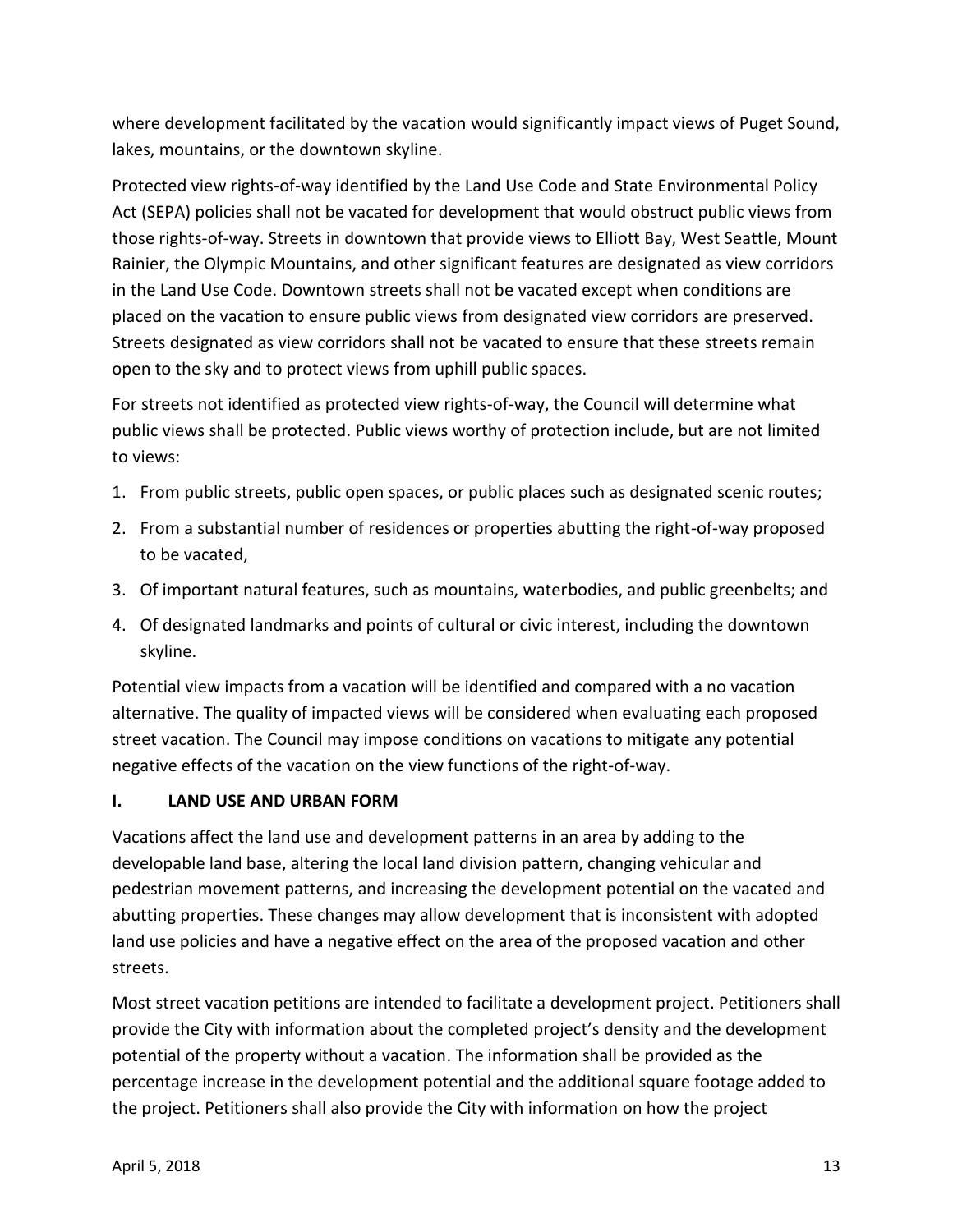advances City planning goals, how it relates to City plans such as transportation modal plans and the Equitable Development Implementation Plan, and how the project meets the zoning criteria where the project is located.

A vacation petition may be approved only when the increase in development potential that is attributable to the vacation would be consistent with the Comprehensive Plan. The criteria considered for making individual vacation decisions will vary with the plans, policies, and regulations for the area where the right-of-way is located. The Council may place conditions on a vacation to mitigate negative land use effects.

Alley vacations may be approved only when they would not interrupt an established pattern of block size or alleys in the vicinity. Continuity of alleys through several blocks or a grid that is a consistent feature of neighborhood scale shall be maintained.

To ensure compatible scale and character of infill development, and protect the area's historic character, alleys in special review or historic districts may be vacated only when a public space with compatible scale and character is provided.

#### **1. Land Use Considerations**

To determine if the land use and urban form effects of a vacation are in the public interest, the following factors will be considered:

- a. The long- and short-term effects of the changes in development potential attributable to the vacation on the circulation, access, utility, light, air, open space, and view functions of nearby streets and public places;
- b. The consistency of land use changes with the Comprehensive Plan, particularly in the land use, urban village, transportation, and neighborhood elements of the plan;
- c. The compatibility of the size, scale, and character of potential development with the size, scale, and character of existing development in the area and development as provided for by the Land Use Code, given typical lot sizes and configurations;
- d. The compatibility of the size, scale, and character of the blocks formed by the vacation when compared with the size, scale, and character of existing blocks in the area and goals for pedestrian connectivity and circulation; and
- e. The post-vacation lot size and configuration compared with surrounding properties and with the local pattern of land division and organization. In areas where streets provide an edge or boundary between zones or areas of different scale and character, the right-of-way may be vacated only when a suitable alternative can be achieved with the proposed vacation. Vacations that would result in intrusions of residential development into industrial zones or the converse are discouraged.

In addition to the general street vacation policies and guidelines contained in this document, Comprehensive Plan policies for the area and the relationship between the proposed vacation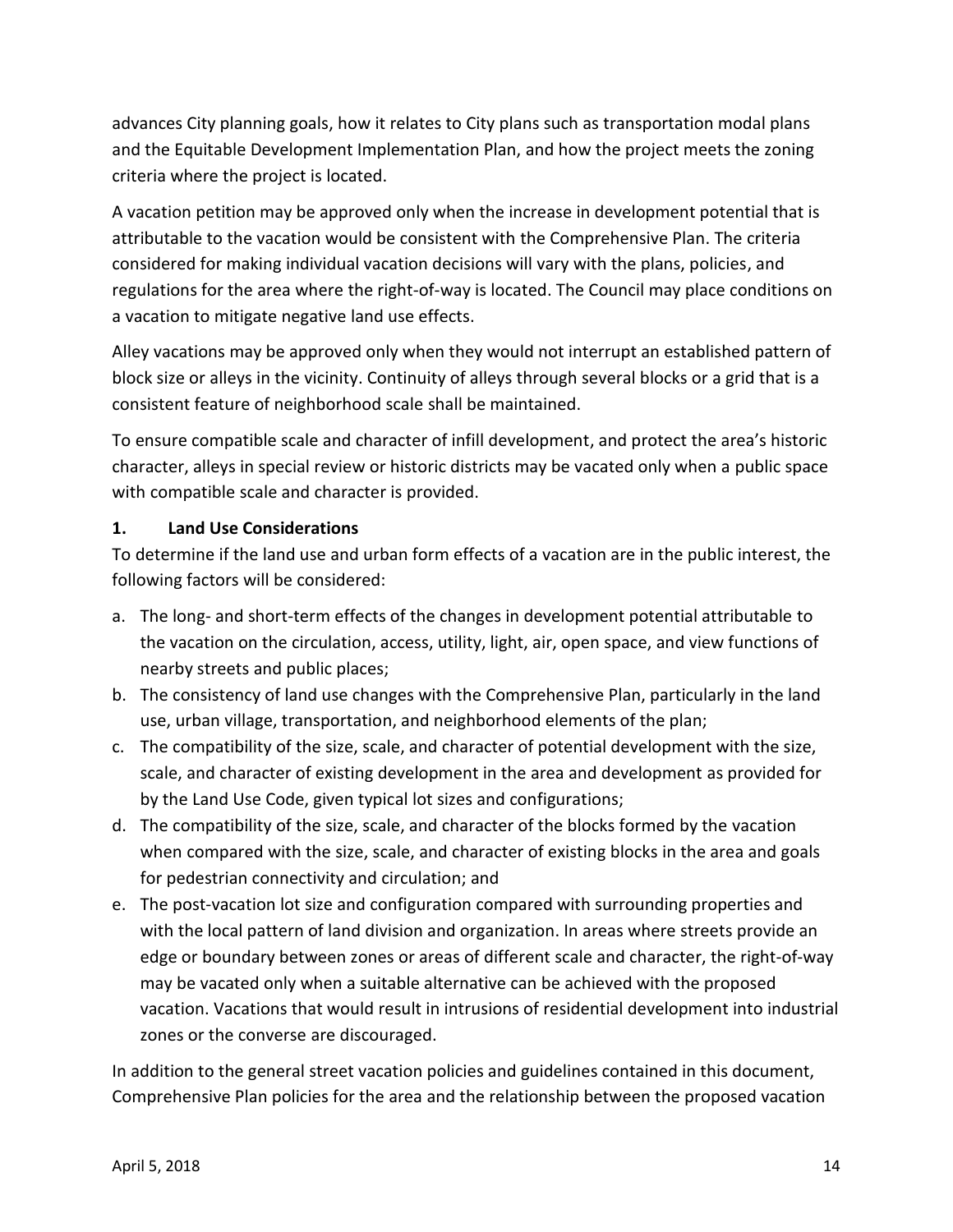to other City plans and policies such as transportation modal plans and the Equitable Development Implementation Plan will be used to determine if the land use changes of each vacation are in the public interest. These include policies in the growth strategy, land use, and transportation elements, and in the neighborhood plan adopted for the area. The policies in effect at the time of the Council's vacation review will guide the review.

#### **2. Area-specific review**

Guidelines related to specific areas are provided below. They highlight special concerns related to each area. They shall be used to supplement the general provisions and guidelines of these policies and other policies for protecting the public interest.

# **a. Urban Centers and Urban Villages**

In addition to other guidance regarding specific land uses described below, for Urban Centers and Urban Villages the policies of adopted neighborhood plans will be considered, as appropriate.

# **b. Single-family areas**

Streets in single-family areas provide a number public benefits including providing for consistency in the pattern and scale of development and providing important open space in a neighborhood. Except as noted below, streets in single-family areas shall be retained as these areas may be needed to provide for public uses, such as utility corridors that cannot be currently identified or anticipated. Petitions for vacations in single-family areas shall be reviewed by the same criteria as applied to other vacation petitions, including the requirement that the vacation provide a long-term benefit to the public.

Clustered housing and other planned housing developments or innovative housing initiatives in single-family-zoned areas shall be reviewed based on the criteria established for the review of multifamily areas.

Alley vacations associated with institutions in single-family areas, as provided by the Seattle Municipal Code, will be reviewed for compatibility with the surrounding neighborhood.

#### **c. Multifamily areas**

In general, streets and alleys in multifamily areas will be retained to aid in vehicular, bicycle, and pedestrian circulation and neighborhood access. Petitions will be reviewed for potential impact on neighborhood traffic volumes and associated noise.

#### **d. Commercial, mixed-use, and downtown areas**

In general, streets and alleys in commercial, mixed-use, and downtown areas will be preserved to facilitate moving goods and people and maintain access to property that is separate from pedestrian routes. In general, these rights-of-way will be retained unless it can be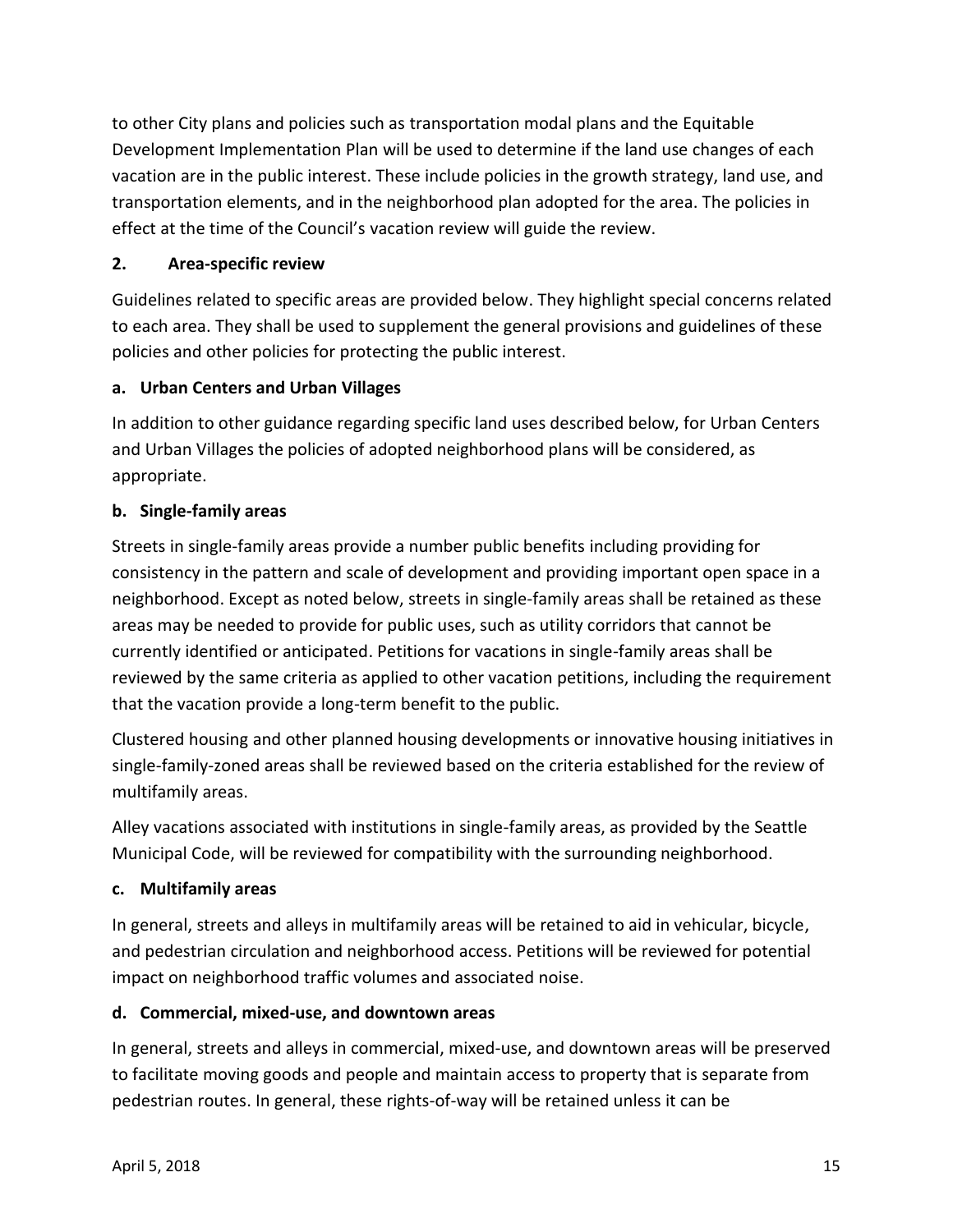demonstrated that the vacation meets another important public purpose without jeopardizing the area's functioning and its compatibility with surrounding areas. A vacation must preserve access to off-street loading and parking areas and the continuity of street fronts, particularly in areas with pedestrian activity.

#### **e. Major institutions**

For proposed vacations within major institution boundaries, the major institution Comprehensive Plan policies and any adopted Major Institution Master Plan (MIMP) will be considered. If the Council considers a vacation petition and a MIMP involving the vacation rightof-way has been submitted for approval but not yet approved, the Council's review of the proposed MIMP shall be conducted before the Council's review of the street vacation.

#### **f. Shoreline overlay districts**

Vacation of a street or alley or portion of a street or alley that abuts a waterbody is regulated by RCW 35.79.035 and SMC 15.62.080. Consistent with the Seattle Shoreline Master Program (SSMP), and other applicable policies or codes:

- 1. The City will consider vacating streets that abut a salt or fresh waterbody only if the vacation is sought to enable the City to acquire the property for beach or water access purposes, boat moorage or launching sites, park purposes (including open space preservation), public view, recreational purposes, water-dependent or water-related educational or interpretive purposes, water quality improvement purposes, or other waterdependent or water-related public uses; or the vacation is sought to enable the Port of Seattle or the Northwest Seaport Alliance to acquire the property for water-dependent or water-related port purposes.
- 2. In industrial areas, the City will consider vacations of streets that abut a salt or fresh waterbody only if the area to be vacated will only be used for a water-dependent or waterrelated industrial use, and the vacation will enable the City to implement a plan adopted by resolution or ordinance that provides comparable or improved public access to the shoreline area abutting the street or alley to be vacated. The Council will condition the vacation to require that the vacated area be maintained in perpetuity for water-dependent or water-related industrial use. The conditions will require that any changes in the use of the property will require Council review and action, with the possibility of dedicating public access if the industrial use is discontinued or significantly changed.
- 3. Compatibility between use of vacated right-of-way in the Shoreline District and the SSMP will be ensured by use restrictions established by the SSMP and underlying zoning.
- 4. In assessing the impact of increased development potential that would result from a vacation in the Shoreline District, consideration will be given to the area objectives,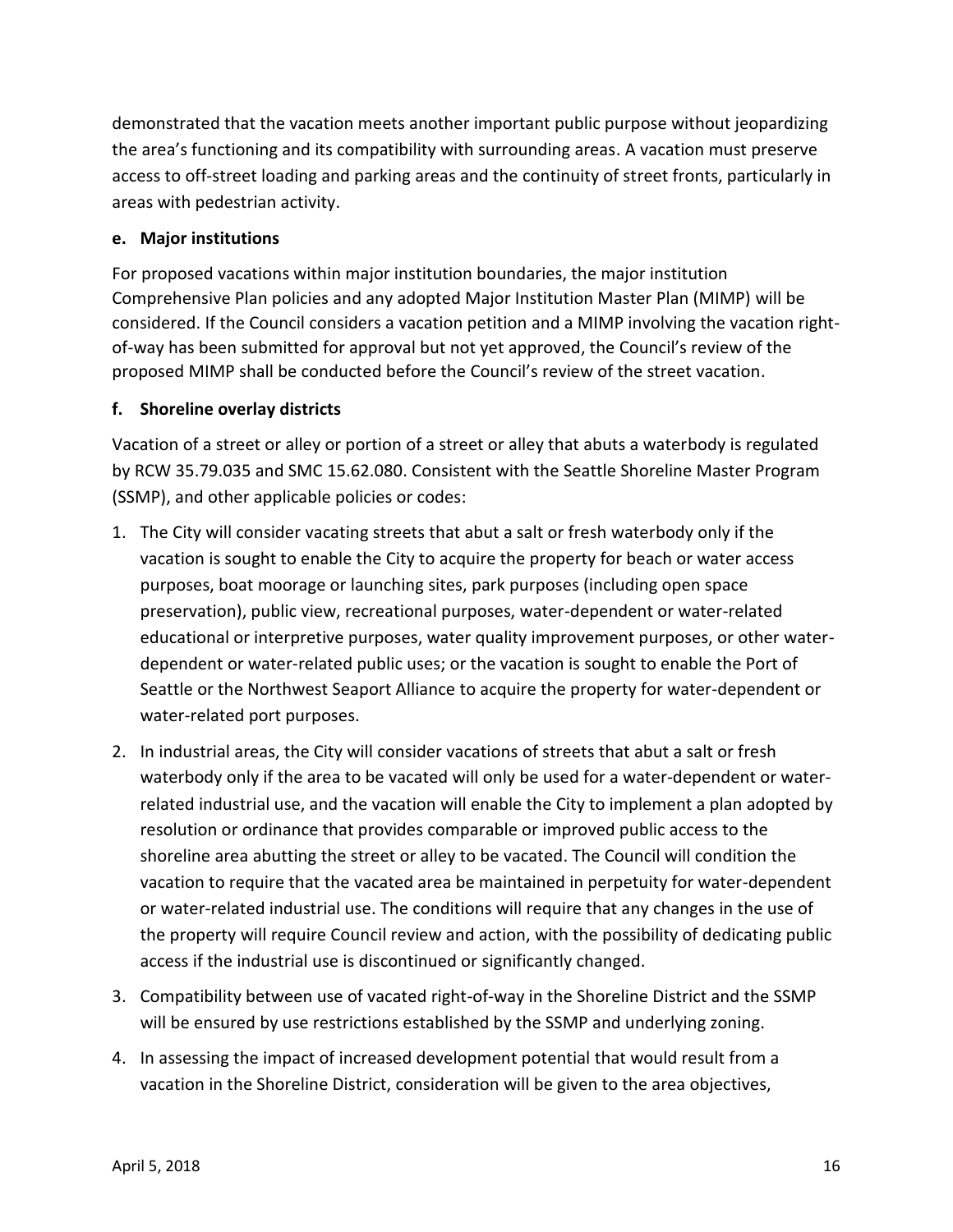purposes of each "environment" designation, and the development standards established in the SSMP and underlying zoning. The effect of land consolidation on the usual pattern of view corridors and lot coverage will be considered. Consideration will also be given to the public interest in drainage and related functions of the shoreline area and protecting abutting waters from pollution, excessive flows, or other conditions that would degrade the waterbody.

- 5. To preserve future public access opportunities, the option of leasing street ends, as permitted in RCW 35.23.410 shall be explored as an alternative to vacation.
- 6. Vacations of public right-of-way abutting any waterbody may be approved only when comparable or improved public access is provided. Providing new public access shall not be considered a public benefit for the purposes of these policies.
- 7. Right-of-way that provides a portion of the regulated public access required by the SSMP for another site may be vacated or used to provide public access for a new development only when comparable public access is provided for the proposed vacation and the existing access point. Public access provided under the SSMP requirements and these vacation policies may be coordinated as provided for in the Duwamish Access Policy Plan.
- 8. Right-of-way that is needed for vehicular access to the water may be vacated only when comparable access will be provided.
- 9. If upland right-of-way is needed for public access to waterfront right-of-way or other public access to the water, it may be vacated only when comparable or better public access is provided.

# **g. Environmentally critical areas**

Streets in geologic hazard areas and steep slope erosion hazard areas, wetlands, flood plains, fish and wildlife habitat conservation areas, or other critical areas shall generally be retained to reduce development intensity in environmentally critical areas and to protect public health, safety, and welfare.

#### **3. Land use conditions on vacations**

The Council may place conditions on vacations to guard against the negative land use effects of additional development potential attributable to the vacation and to ensure that policy objectives are met.

a. The conditions will be related to the identified negative effects attributable to the vacation. For example, they may limit additional height or density to pre-vacation levels when these increases are not in the public interest. The conditions will ensure that post-vacation development is consistent with the Comprehensive Plan and is in the public interest.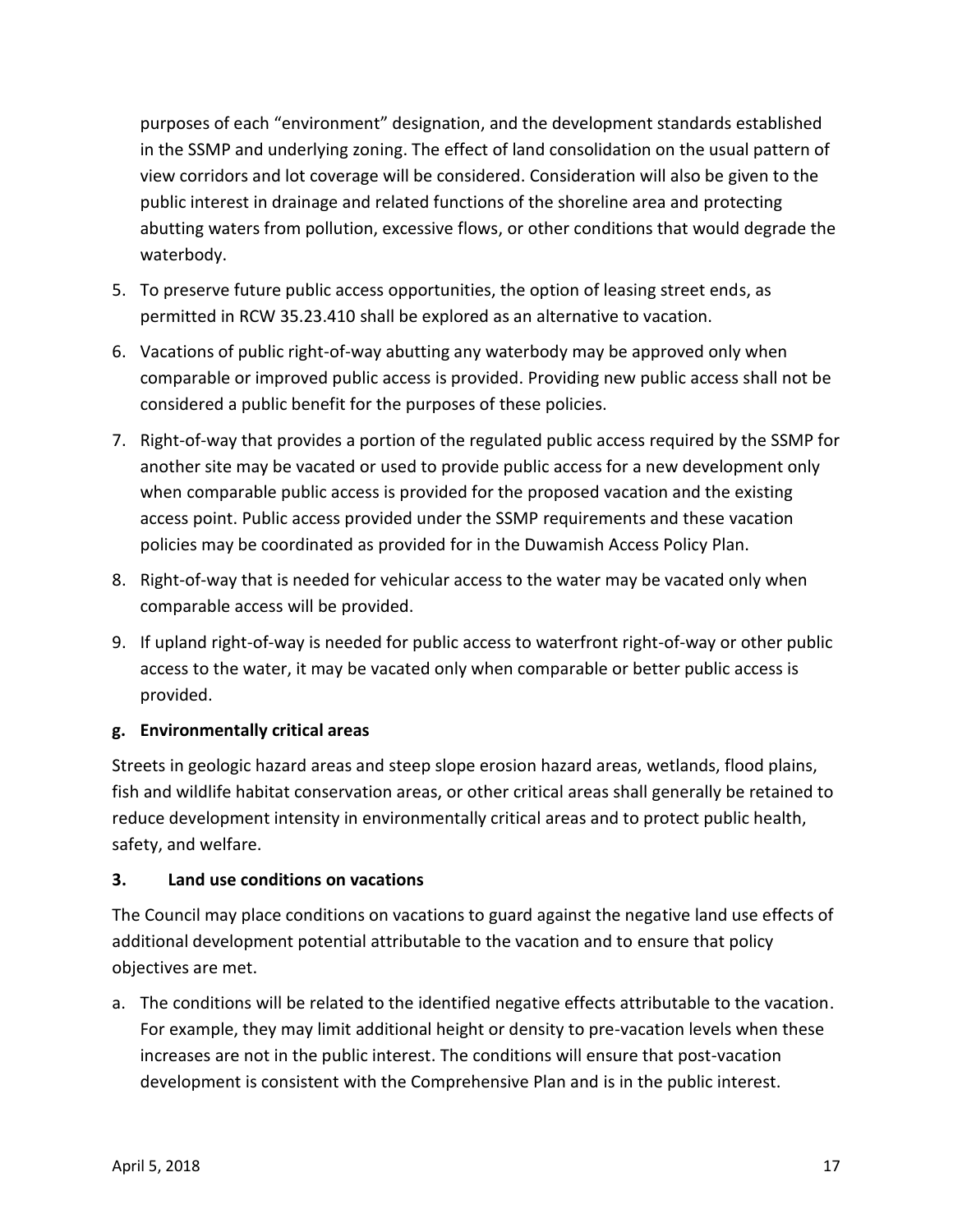- b. Land use conditions will be stated in terms of development parameters, such as floor area maximums or building envelopes that may not be surpassed and will generally run with the land. The conditions will be administered by SDCI through the Master Use Permit process in conjunction with developing the site.
- c. Land use conditions imposed on a vacation do not preclude related project conditions being imposed under SEPA. If a vacation-related proposal is subject to SEPA review, the review may reveal the need for SEPA conditioning that reduces the upper limits placed on the vacation.
- d. Land use conditions imposed on a vacation, in addition to the Land Use Code, SEPA, the Building Code and other City codes will be relied on to regulate post-vacation development.
- e. Approval of a street or alley vacation is not City approval of the development project for the site and shall not relieve the petitioner of obtaining all necessary land use approvals, building permits, street use permits, or other City approvals before developing the site.

# <span id="page-19-0"></span>**J. OTHER CONSIDERATIONS IN PUBLIC TRUST ANALYSIS**

#### **1. Undeveloped streets**

Vacation of undeveloped street sections will generally be discouraged to:

- a. Retain the existing pattern of extra setbacks and open space in residential neighborhoods;
- b. Provide opportunities for pedestrian and bicycle amenities and connections;
- c. Preserve opportunities for utility connections;
- d. Maintain areas of natural scenery along designated protected view streets and boulevards;
- e. Provide a buffer between land uses and zoning districts; and
- f. Provide continuity of wildlife habitat corridors.

#### **2. Subsurface Vacations**

Subsurface street vacations may be approved only when protection against future impairment of the street's surface is assured, current and future utility functions are provided for, and the City is adequately protected from potential liability from failure of the surface and any other retained segment below grade due to problems with the underlying structure. A subsurface vacation shall maintain or improve all current and planned functions of the street and shall not increase traffic impacts on surrounding streets.

Subsurface vacations shall consider future use of the subsurface portions of the street for future utility needs and future transportation needs, such as a new transit or highway tunnel.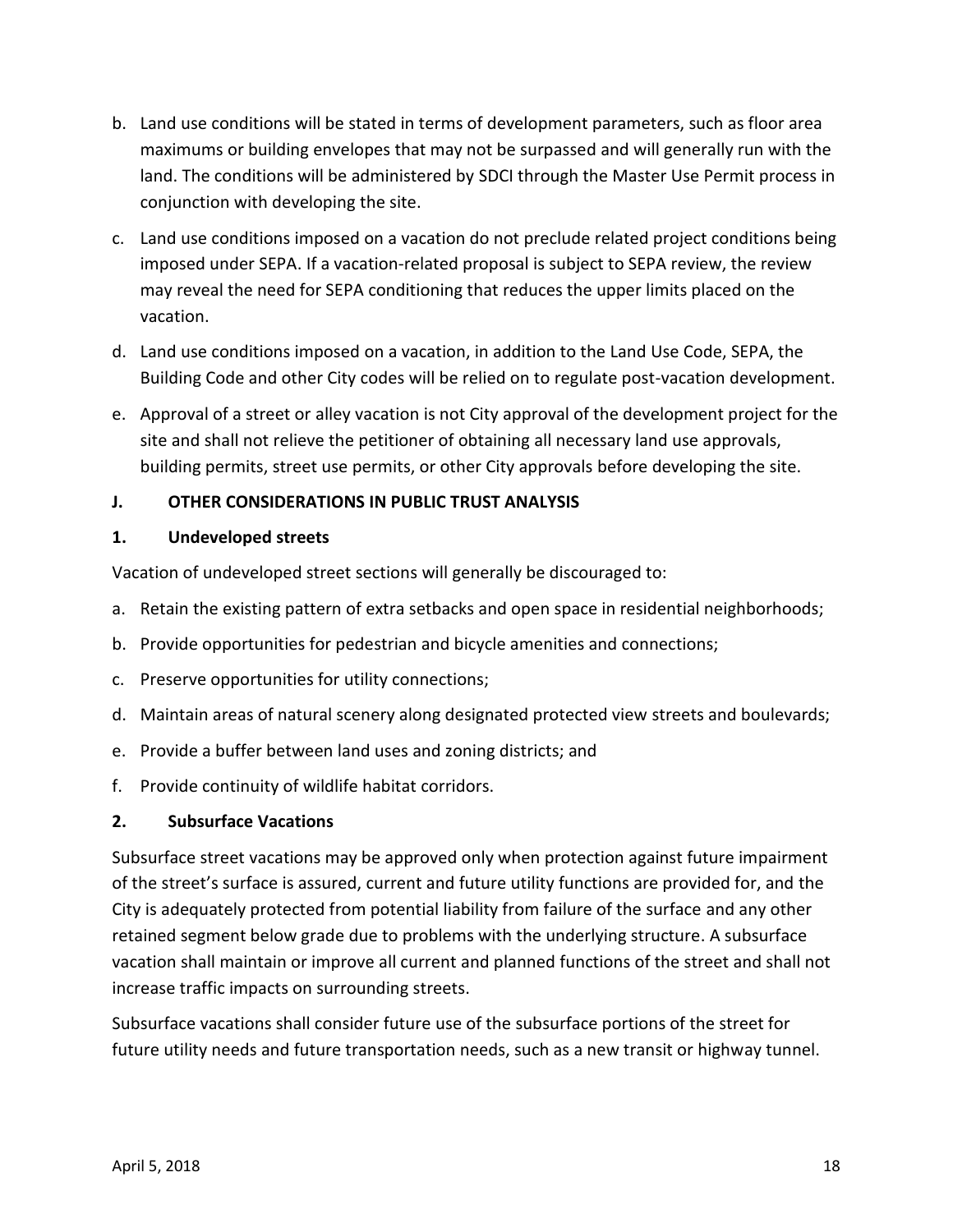A subsurface vacation shall, at a minimum, be deep enough to provide space for a utility corridor large enough to accommodate all utilities currently serving the area and potential future utility needs. The Council may require that a project including a subsurface vacation provide a utility corridor or other mitigation of impacts on potential future utility needs. The subsurface vacation shall be designed so that there will be no impact to the public nature and the surface functions of the street or alley.

#### **3. Aerial vacations**

Aerial vacations will be considered in only the most limited of circumstances. Aerial portions of streets are an important resource providing light, air, open space, and consistency in the development pattern. These aerial portions are an important public trust function of the street. Aerial vacations will be considered only as follows:

- a. For the development or expansion of public facilities, public institutions, or non-profit institutions, the petitioner shall demonstrate to the satisfaction of the Council that no feasible development alternative exists; and
- b. That neither a permit for a skybridge nor a partial or subsurface vacation can adequately meet the needs of the petitioner.

Petition review shall include specific review of the impacts of the proposed aerial structure, including addressing items as the design of the structure and its dimensions, transparency, material quality, the scale of the project including the aerial portion, and the impact on the streetscape below the structure. The public trust functions of light, air, open space, and views will be carefully reviewed for aerial vacations. The Council shall require mitigation specific to the urban design impacts of the aerial structure.

#### **4. Trade or exchange of property**

The review of any vacation may consider the opportunity for exchange of property. Any proposed property exchange shall identify property the City is willing to accept. The Petitioner shall be responsible for providing, as needed, title insurance, environmental site assessment or environmental clean-up, deeds in a form acceptable to the City, and filing and recording fees or escrow. Additionally, the petitioner shall be responsible for any taxes resulting from the transfer. Exchanges may be considered when the property:

- a. Would be useful to mitigate or enhance the various aspects identified in the property proposed to be vacated, such as exchanging an alley vacation for a wider street;
- b. Would result in better circulation and access than is provided for by the current street grid, for example by aligning misaligned streets;
- c. Would exchange property identified as open space for property that would create a contiguous open space parcel; or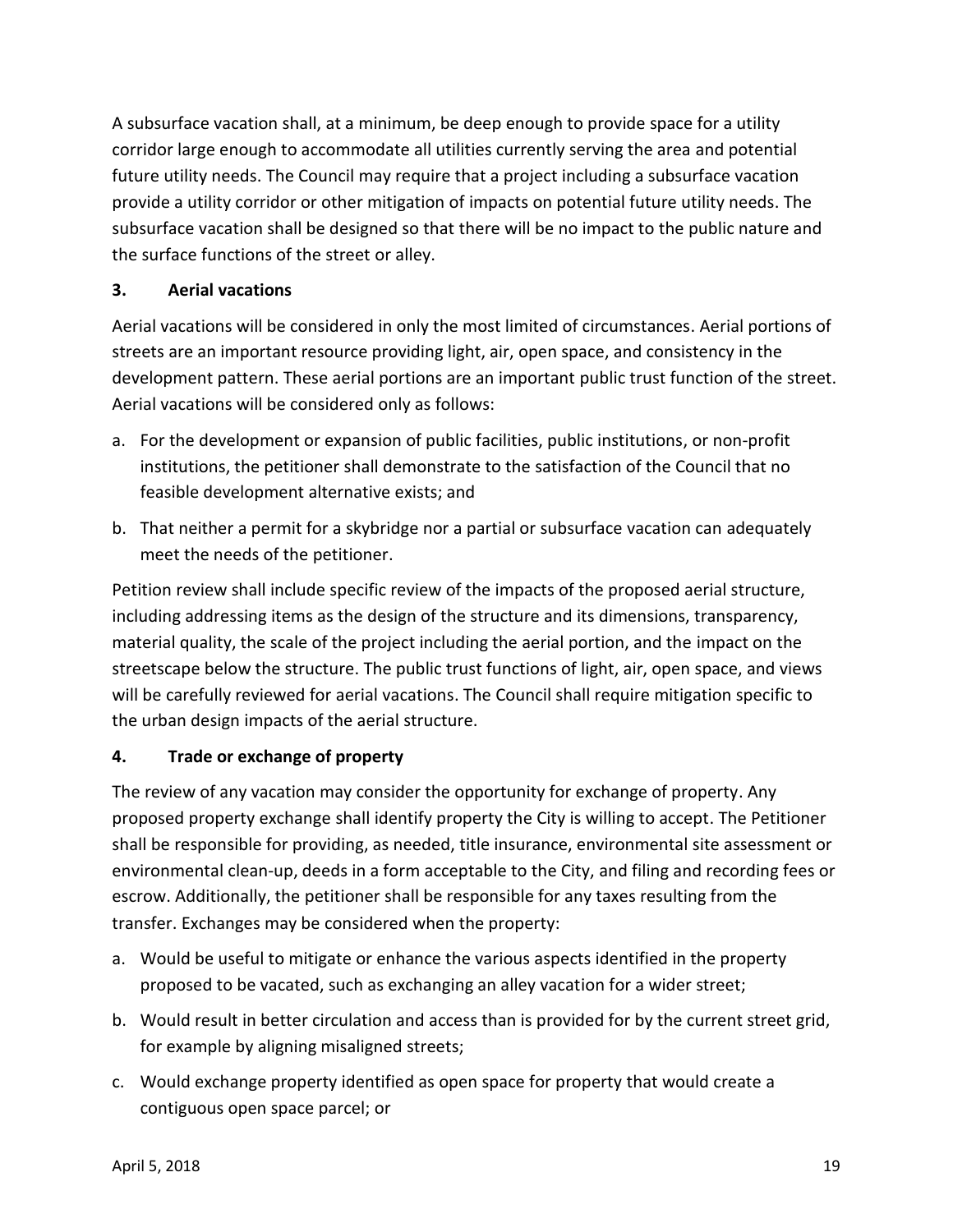d. Would shift development from property identified as open space to a property with less environmental impact.

#### **5. Alternatives to vacation**

The Council, when reviewing the petitioner's indicated use of the property, may consider the practicality of issuing street use permits to provide for temporary uses. In circumstances where a street use permit can accommodate the uses indicated by the petitioner, a permit is preferred, and a vacation will generally not be granted. A street use permit as an alternative to a street vacation may be issued under the following conditions:

- a. The private use of an undeveloped street does not hinder the achievement of any identified open space objectives;
- b. Private landscaping or gardening of undeveloped streets may be allowed with a street use permit, provided that public pedestrian access and circulation and access to shoreline areas are retained; and
- c. Street corridor views are not obstructed.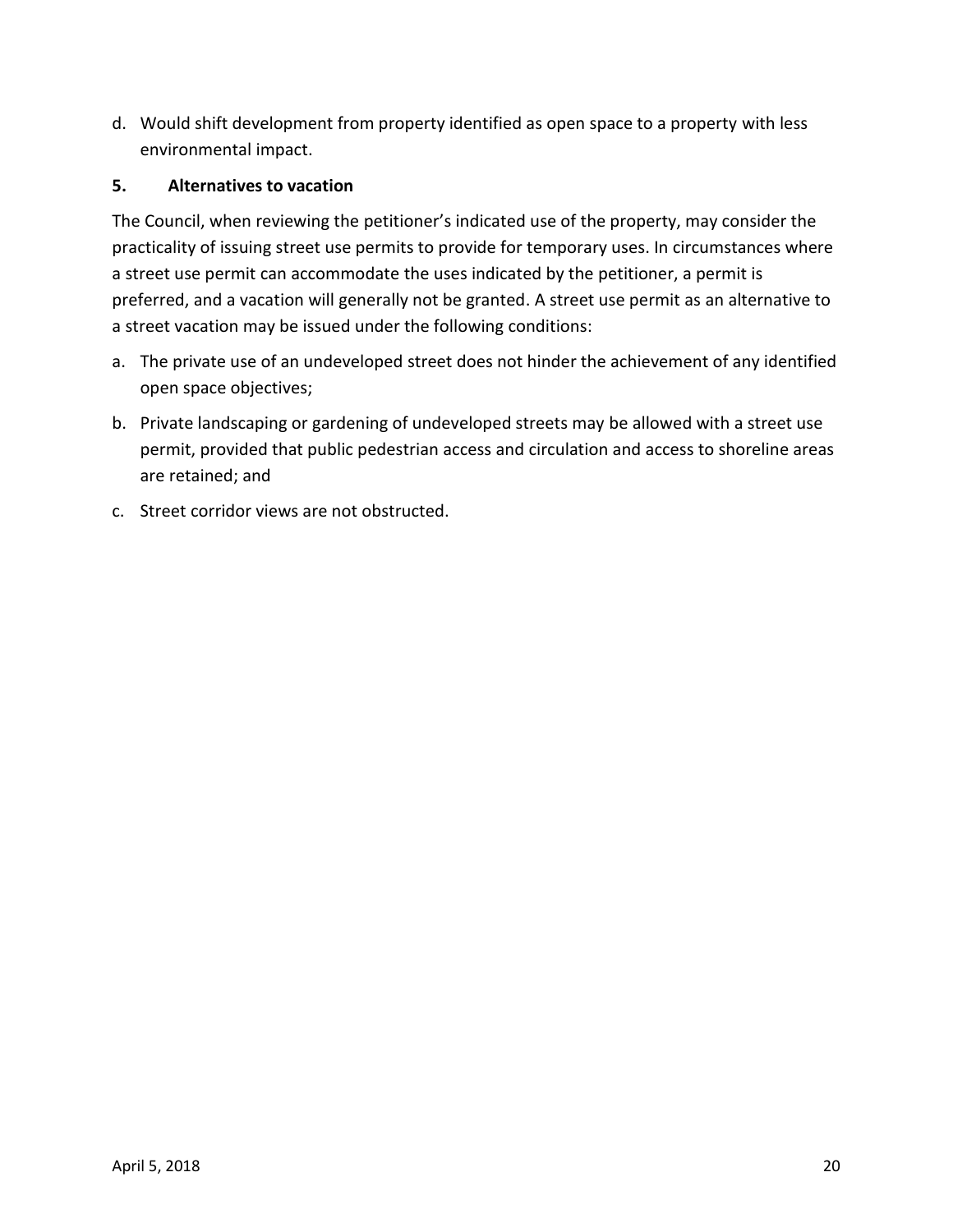#### <span id="page-22-0"></span>**IV. ANALYSIS OF PUBLIC BENEFITS OF THE VACATION**

#### <span id="page-22-1"></span>**A. PUBLIC BENEFIT REQUIREMENT**

A vacation shall include a commitment to provide public benefits. The concept of providing a public benefit is derived from the public nature of streets. Streets, whether improved or unimproved, provide important benefits to the public. Among the various benefits are preserving the street grid that provides for consistency in the development pattern and influences the scale and orientation of buildings. Streets provide for breathing space, open space and views, natural drainage, and wildlife corridors. These benefits are in addition to the public functions provided by streets discussed in earlier sections of these policies, including: moving people and goods in vehicles, on foot, or by bicycle; and providing for current and future utility services, and for street trees and other amenities.

The City acts as a trustee for the public in its administration of rights-of-way. Courts have required that in each vacation there shall be an element of public use or benefit, and a vacation cannot be granted solely for a private use or benefit. Therefore, before this public asset can be vacated to a private party, there shall be a permanent or long-term benefit to the public.

The fact that these benefits are provided equally to all members of the public may be most important to those who have the least. To best address the needs of the community, a strong focus on race and social equity is important in assessing the public benefits included as part of a street vacation petition.

Proposed vacations may be approved only when they provide a permanent or long-term public benefit. Because the public permanently loses the street, short-term public benefits or public benefits that solely benefit individuals will not be considered. The following are not considered public benefits:

- Mitigating the vacation's adverse effects;
- Meeting code requirements for development;
- Paying the required vacation fee;
- Facilitating economic activity; or
- Providing a public, governmental, or educational service.

While the nature of the project is a factor in deciding the adequacy of a public benefit proposal, it is not itself a public benefit.

Consequently, the public benefit shall exceed elements require by the Seattle Municipal Code or mitigation required under SEPA or other regulations and is in addition to street vacation fees and other obligations. The petitioner's public benefit proposal shall recognize the loss of the benefits provided by the street to the public and the gains received by the petitioner. The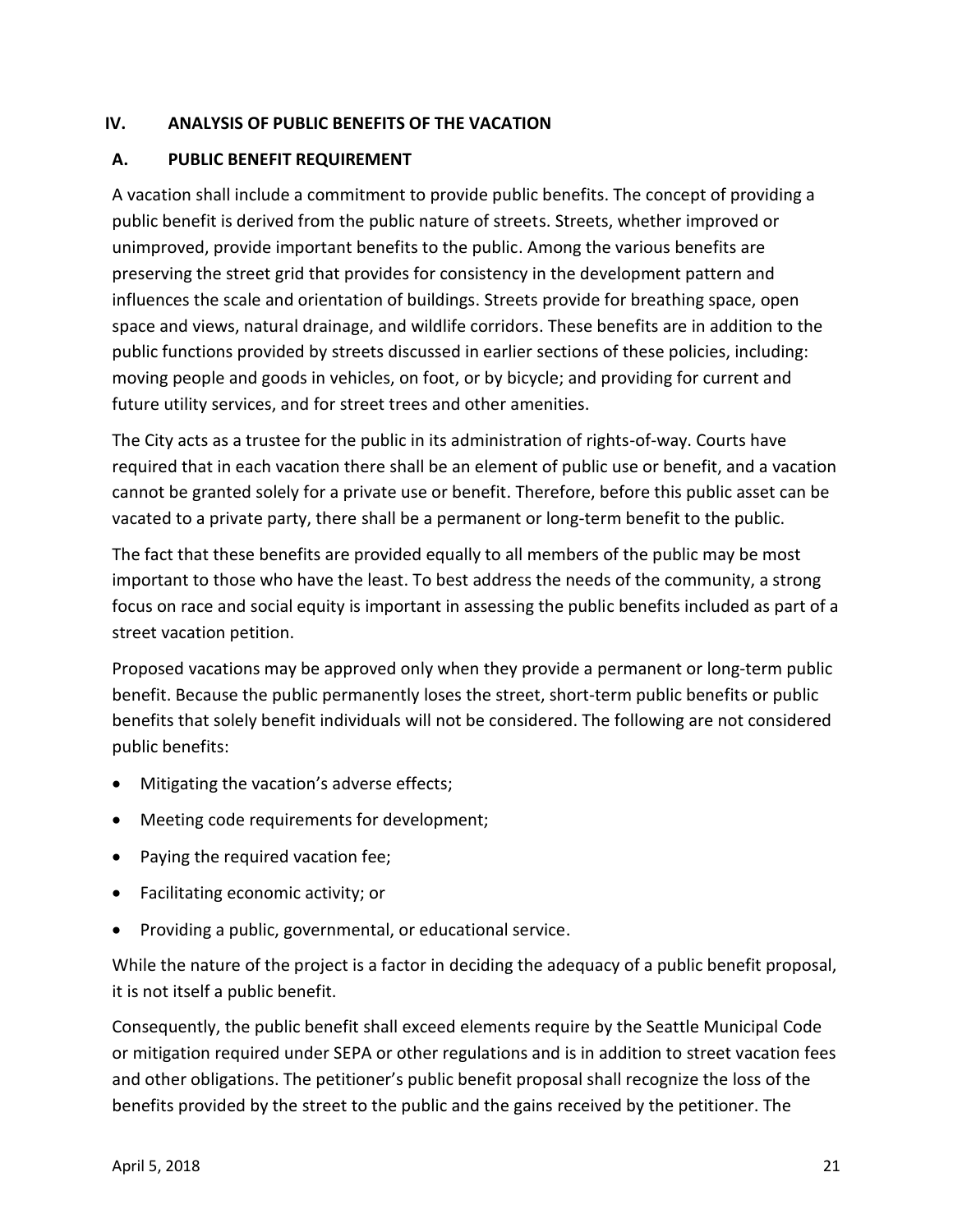public benefit proposal should also consider the comments, ideas, and concerns voiced by the public in the early community engagement process.

The public benefit analysis should balance what the public loses through the vacation with what the public will gain from the project. The comparison is intended to be an element of evaluating a public benefit proposal. The public benefit should not merely be compensatory and should provide a benefit to the public. In particular, public benefits that address the needs of those members of the public most vulnerable to the negative impacts of development such as residents with low incomes, people experiencing homelessness, renters most at risk of displacement, immigrants and refugees, and communities of color should be considered by the petitioner.

The proposal to provide a public benefit does not entitle a petitioner to a vacation; the decision whether to grant a vacation is based on a review of all the elements in these policies.

The petitioner shall provide objective information about the public benefit proposal, such as budget information, dimensions, materials, and other relevant facts. The public benefit proposal shall include a table or chart that details the public benefit elements, the cost/budget, timing of implementing the public benefit elements, whether the elements are required by code, and additional information as requested by the City.

A significant public benefit shall be provided by major projects. Major projects include those that are large in scale, require a large amount of public right-of-way, have identified impacts, or those where the vacation contributes to a significant increase in the scale of the project. Minor projects are required to provide a more moderate public benefit.

As part of the petition process, the petitioner shall provide information to the City regarding the public benefit proposal. The City will assist the petitioner in refining and developing the public benefit proposal. The Council will make the final determination as to whether the public benefit package is acceptable.

Several factors will be considered in identifying whether a public benefit package is sufficient, including the:

- Zoning designation, that is, downtown, commercial, industrial, or residential;
- Street classification of the street to be vacated, that is, arterial, alley, or residential;
- Size of project in square feet;
- Size of the area to be vacated in square feet;
- Vacated area's contribution to the site's development potential, including the percentage increase of the project and additional square feet; and
- Cumulative impacts of vacations in the area.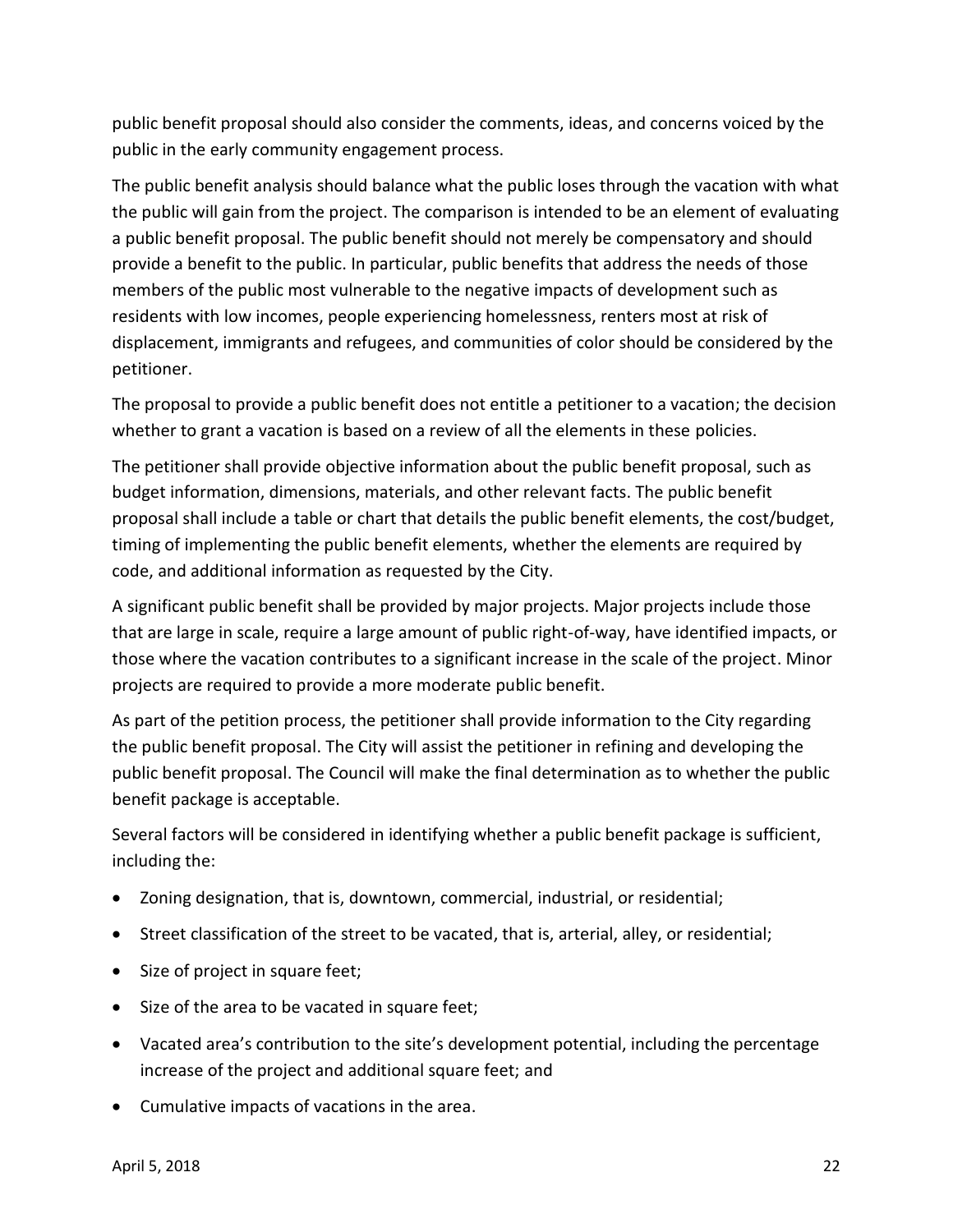The following factors are not public benefits, but may be considered when reviewing the public benefit package:

- Project compliance with City policies and goals, including the Comprehensive Plan;
- Proposals designed to improve race and social equity, improve access to opportunity, and reduce the threat of displacement by for example, providing quality jobs or education to communities with low access to opportunity, or increasing the supply of affordable housing beyond City requirements;
- Addressing the effects of the vacation on vulnerable low-income populations and communities of color;
- Providing affordable or special needs housing, job training, or other human services;
- The public nature of the project (library, governmental purposes, low-income housing);
- Ideas resulting from the early community engagement process;
- Neighborhood support or opposition;
- Broad-based community support or opposition;
- Agreements with non-governmental organizations or community-based organizations, such as labor-peace agreements, equitable development agreements, or community benefits agreements to provide benefits beyond those proposed for the street vacation;
- Protecting designated landmarks and other historic/community resources; and
- Protecting environmentally sensitive lands.

#### <span id="page-24-0"></span>**B. PUBLIC BENEFITS IDENTIFIED**

Public benefit proposals may be informed by needs and ideas identified through community engagement. Public benefits may include, but are not limited to:

#### **1. Physical public benefits, such as**

The City may accept a commitment to provide and maintain physical benefits that serve the public, including but not limited to:

- Creating or enhancing publicly-accessible plazas, open spaces, or other green spaces;
- Streetscape enhancements beyond that required by codes such as widened sidewalks, stairways, additional street trees or landscaping, street furniture, pedestrian lighting, wayfinding, art, or fountains;
- Developing or improving designated Green Streets;
- Public art;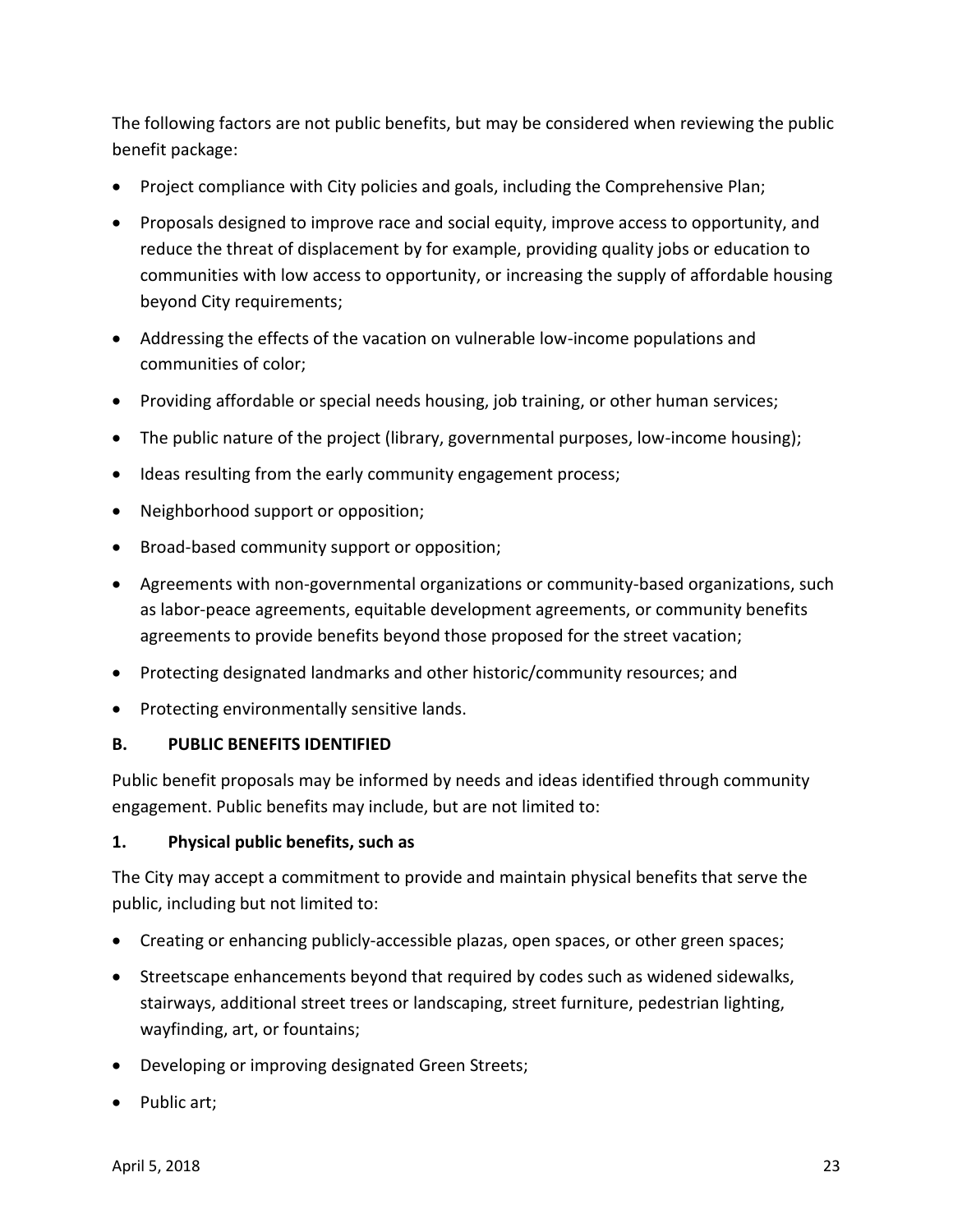- Enhancing the pedestrian or bicycle environment;
- Pedestrian trails, accessible public routes such as elevators and ramps providing access through the site, and improvements to existing public stairs;
- Spaces that support City goals for race and social equity, such as on-site affordable housing or childcare provided in excess of City requirements, or job training centers;
- Bicycle paths, protected bike lanes, or cycle tracks;
- Other improvements to the pedestrian or bicycle environment, such as intersection safety improvements;
- View easements or corridors;
- Preserving landmark buildings or other community resources; or
- Implementing an element from an adopted Neighborhood Plan or other City plan such as the Equitable Development Implementation Plan or a Transportation modal plan.

#### **2. Programmatic public benefits**

The City may accept a long-term or permanent commitment to undertake a program to address systemic inequities as a public benefit. For example, a new program to provide members of communities with limited English proficiency with opportunities to communicate with public decision-makers, or a program to identify and improve locations where people with disabilities have difficulty moving through the City can be considered as public benefits. The City will not accept a short-term proposal or a proposal to fund an existing program. The City will look for a long-term commitment to the program and may impose conditions on the proposed public benefit to ensure that the long-term nature of the benefit is ensured.

#### **3. Real Property**

The City may accept real property as a public benefit. The property proposed to be conveyed must be property the City will accept. The petitioner is responsible for any costs associated with the conveyance including appraisals, title work, environmental site assessment, deeds or other document production, taxes on the transaction, or other expenses related to the conveyance of real property, including environmental remediation.

#### **4. Payment of Funds**

Where it is not practicable to provide or develop public benefits such as those listed above, the City may accept the payment of in-lieu funds dedicated for a specific purpose consistent with these policies as a public benefit. The payment shall be determined to be an acceptable alternative by the City. A payment to meet public benefit obligations does not substitute for paying the required street vacation fee.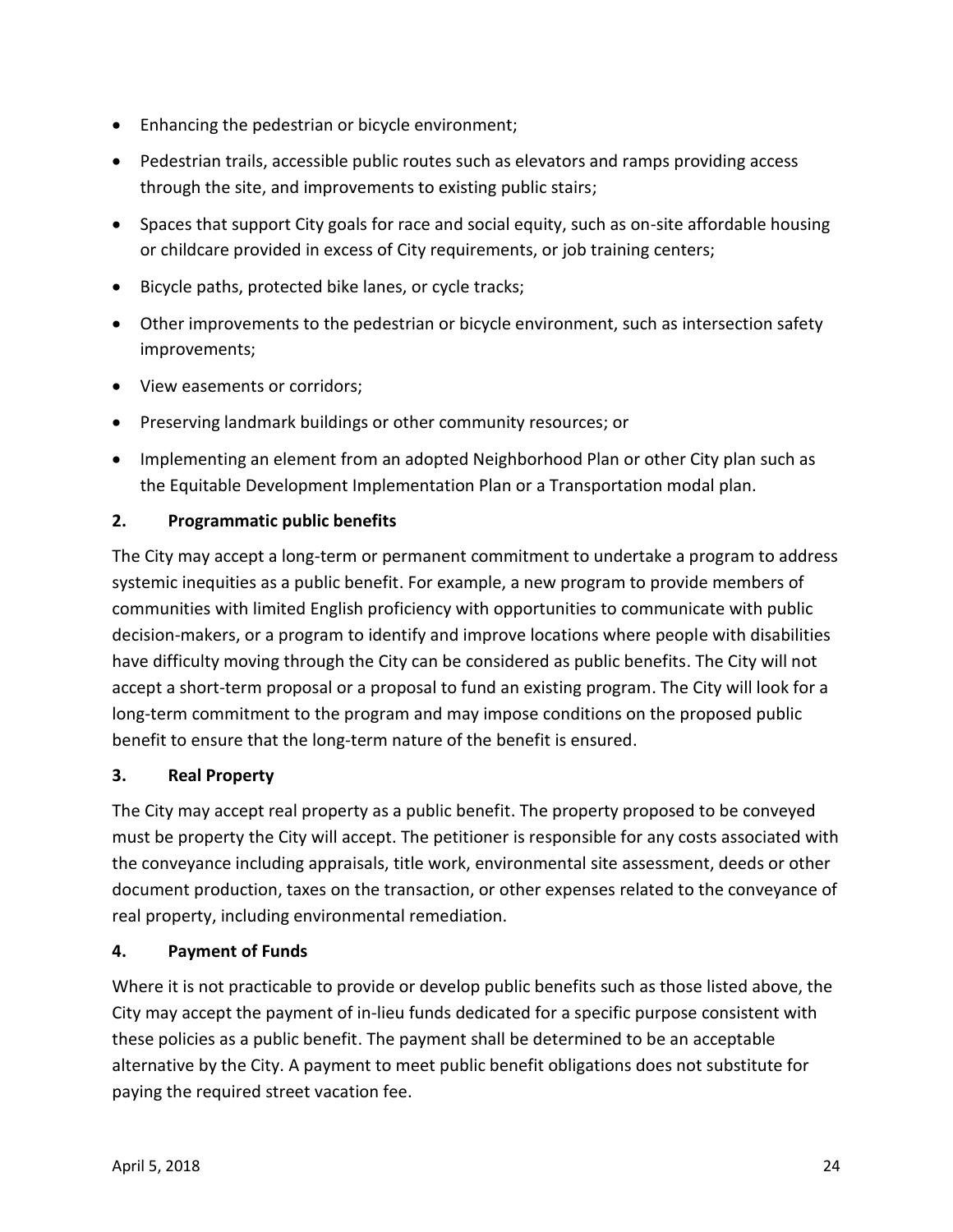#### <span id="page-26-0"></span>**V. PROCESS FOR CITY REVIEW OF STREET VACATION APPLICATIONS**

#### <span id="page-26-1"></span>**A. GOALS/INTENT OF PROCESS**

Because of the importance of the street, the street vacation review process can be a lengthy and complicated. While the Council is the ultimate decision-maker, the Council looks to City departments and the Seattle Design Commission to provide a thorough review and analysis of a petition based on these policies and the interests of the public, particularly those most effected by the impacts of development. Review of a street vacation petition can often take longer than a year and depends on the complexity of the project and responsiveness of the petitioner to requests for information and comments from City staff and the Seattle Design Commission.

The purpose of this section of the street vacation policies is to provide for a process that provides transparency and predictability for petitioners, the public, City departments and the Seattle Design Commission. The Seattle Design Commission and the Directors SDOT and SDCI may adopt rules or guidelines to help petitioners and the public understand the process and requirements for filing and reviewing a street vacation petition.

#### <span id="page-26-2"></span>**B. PETITIONERS**

RCW Chapter 35.79, restricts petitions for street vacations to "owners of an interest in any real estate abutting upon any street or alley." A petition shall be filed with the Seattle City Clerk. If the petition contains all required information and is signed by the owners of two-thirds of the property adjacent to the street to be vacated, the City will proceed with analyzing the petition.

The Council may also initiate a street vacation process through a resolution. The Council will initiate street vacations by resolution, rather than by requiring a street vacation petition, only for a public purpose or when extraordinary circumstances prevent following the petition process. If the Council initiates a petition, all other aspects of these policies, including protecting the public trust and the requirements for providing a public benefit still apply.

#### <span id="page-26-3"></span>**C. PRE-PETITION ACTIVITIES**

The first step in preparing to file a petition for a street vacation is to consult with SDOT staff on the feasibility of the petition. A meeting to discuss feasibility with City staff, including staff from SDCI, the Seattle Design Commission, the Department of Neighborhoods (DON), and other departments with interest or jurisdiction over the project will be held, as appropriate. Each of these departments will provide guidance on steps necessary to file a petition.

Prior to submitting a vacation petition, the petitioner is required to:

 Consult with the DON on preparing a community engagement plan. The street vacation petition shall include a community engagement plan and a report on early community engagement;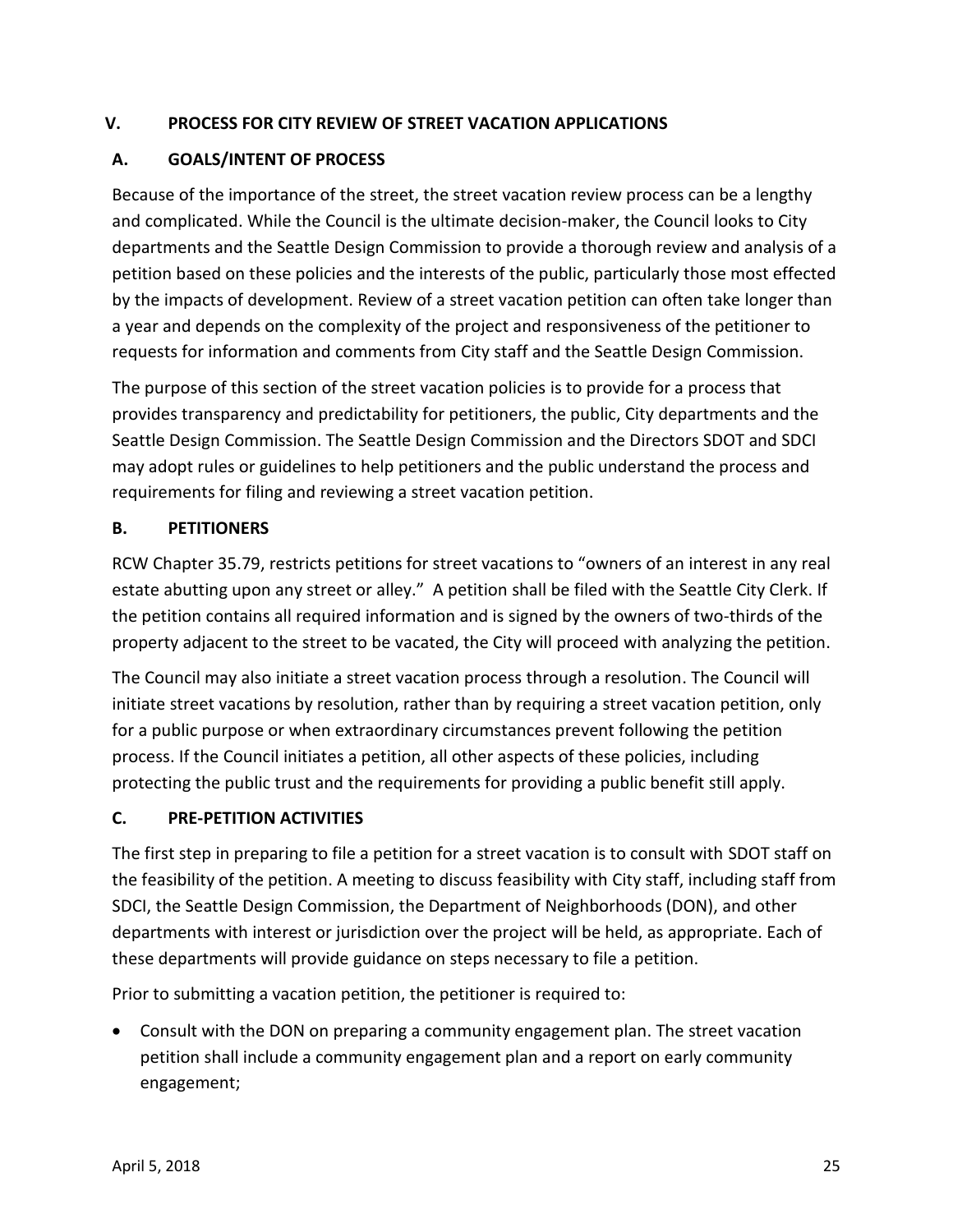- Conduct early community engagement according to the community engagement plan;
- Present the vacation to the Seattle Design Commission before any Early Design Guidance (EDG) meeting, so that the Seattle Design Commission can provide input to the Design Review Board;
- If the project is a Capital Improvement Project brought by the City or any other public agency, present an evaluation to the Seattle Design Commission of vacation and novacation alternatives at the Commission's pre-design or 15% review of the proposed facility; and
- If the project is subject to design review, receive EDG approval of the project.

#### <span id="page-27-0"></span>**D. REQUIRED COMPONENTS OF THE PETITION**

Petitions shall be submitted to SDOT with all supporting documentation outlined below. SDOT may provide additional guidance regarding specific information to be provided. Petitions submitted without the required information will be returned to the petitioner. Once SDOT determines that the petition is complete, SDOT will file the petition with the Seattle City Clerk, which begins formal review of the petition.

Petitions shall, at a minimum, include the following:

#### **1. Site information:**

- Identification of the right-of-way proposed for vacation, including a legal description and, if SDOT determines it is necessary, survey and title work;
- Site and topographical maps; and
- Signatures of the owners of more than two-thirds of the property abutting the street proposed for vacation.

#### **2. Project information:**

- Information identifying the development team; and
- Location and description of any project proposed for the site, including preliminary project site plans.

#### **3. Land use information:**

- Current zoning and Comprehensive Plan Future Land Use Map land use designation;
- A summary of current applicable City plans and policies, including Comprehensive Plan policies, the Equitable Development Implementation Plan and Transportation modal plans;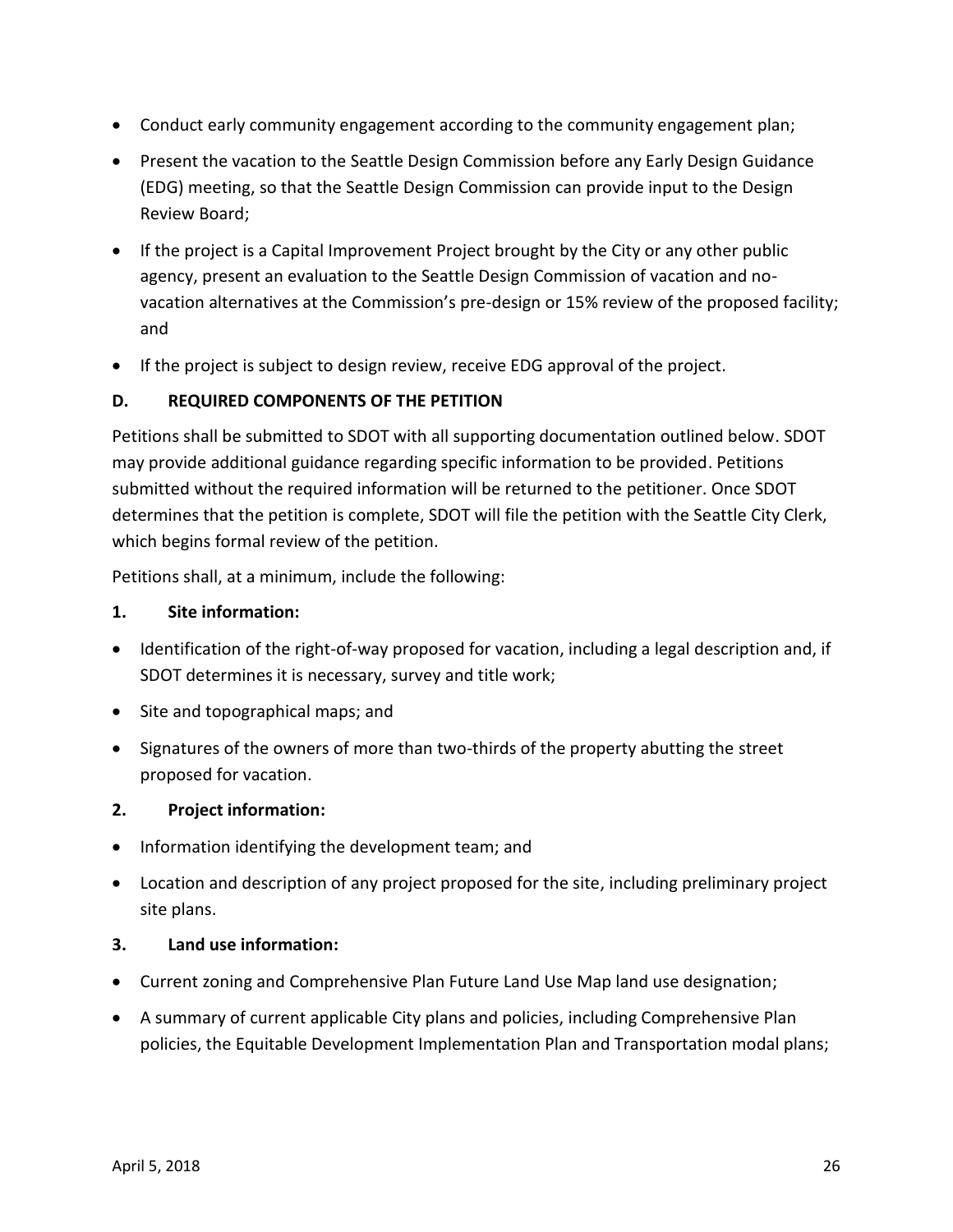- Identification of any land use actions required to develop the project, such as design review, a rezone, a Major Institution Master Plan, approval from the Landmarks Preservation Board, environmental review, and a report on the status of each of those reviews;
- A comparison of development of the site with and without a street vacation;
- An urban design analysis of the area surrounding the project site that includes at a minimum a nine-block area surrounding the vacation;
- An analysis of the land use and urban design impacts of development;
- If design review is required, any EDG proposals, Design Review Board minutes, including a statement that the project has completed EDG, and Seattle Design Commission's report to the Design Review Board or SDCI Director; and
- For Capital Improvement Projects, a copy of the Seattle Design Commissions' approved minutes of their pre-design meeting.

#### **4. Transportation information:**

- Information regarding the street to be vacated, including the current use and design of the street;
- Designation of the street, including street type, if any; and
- Analysis of the transportation impacts of any loss of street, including impacts to transit, freight, pedestrian, and bicycle circulation and access.

#### **5. Utility information:**

• Identification of any utilities in the street.

#### **6. Historic sites or buildings:**

 If the street vacation is in a historic district or a special review district, or if the street vacation would include or would be adjacent to a historic landmark or site, identify any historic resources and provide a determination of completeness for an application for a certificate of approval from the relevant board.

#### **7. Community engagement:**

- The community engagement plan and a report on all community engagement completed to date, including a report on comments from the public and how the petition responds to those comments; and
- If the project is in an urban center, urban village, manufacturing/industrial center, or other area covered by a neighborhood plan, the goals and policies from the neighborhood plan.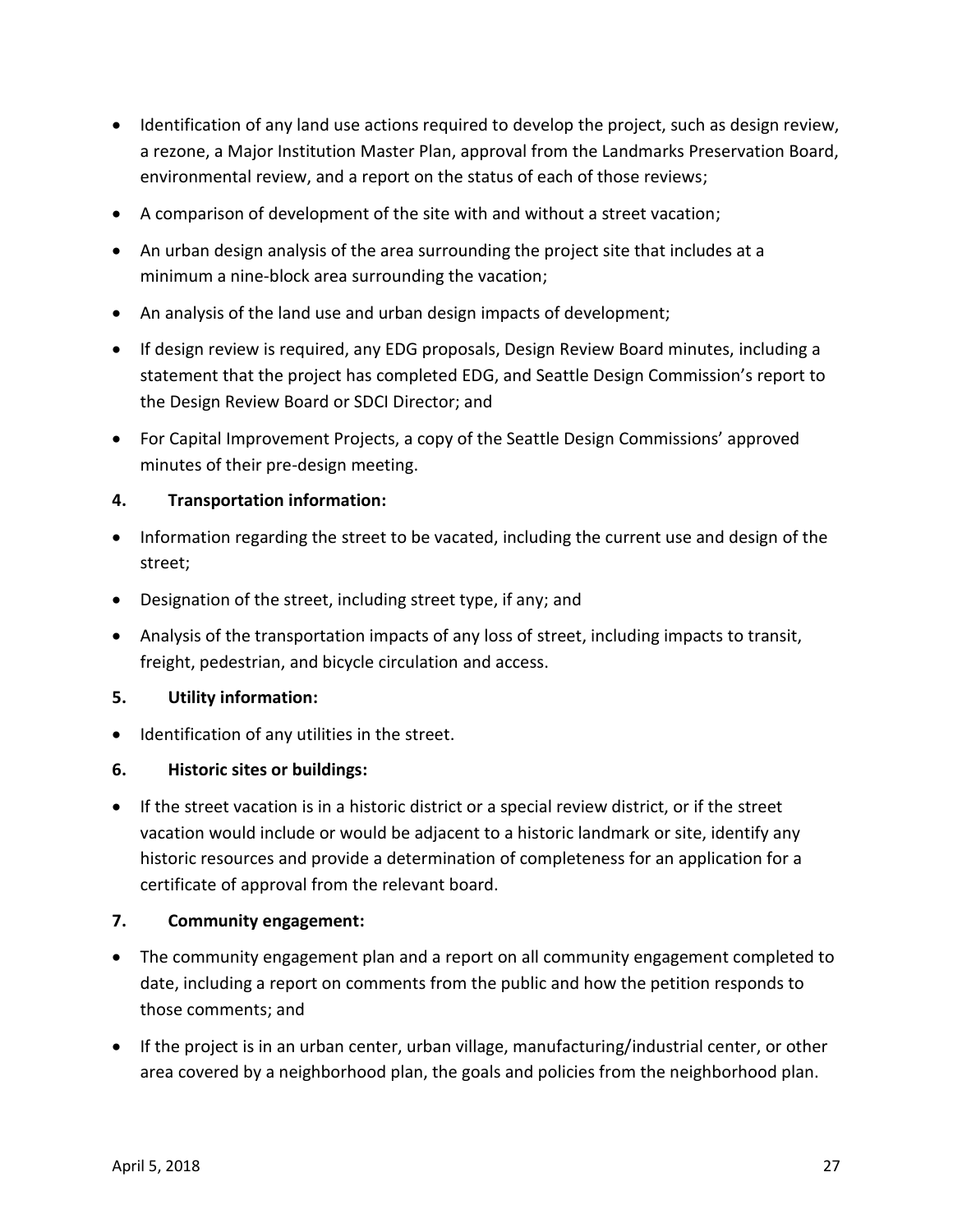#### **8. Street Vacation policies:**

- A preliminary statement on how the vacation meets or addresses the street vacation policies; and
- A preliminary public benefit proposal.

#### **9. Environmental review:**

If environmental review is required for the project, a SEPA checklist.

#### **10. Previously rejected street vacations:**

 If the Council has previously rejected a street vacation petition for part or all of the street proposed to be vacated, the new petition should explain how circumstances have changed since the previous Council vote.

#### **11. Filing fee**

A filing fee shall be paid pursuant to SMC 15.62.030.

#### <span id="page-29-0"></span>**E. COMPLEX OR SIMPLE VACATIONS**

After receiving the petition, SDOT, in consultation with the chair of the Council committee with purview over vacations, will determine whether a project is a simple or complex vacation petition.

#### **1. Complex Street Vacations:**

Street vacations will generally be classified as a Complex Street Vacation if one or more of the following project elements are present:

- The street to be vacated is in an Urban Center or an Urban Village;
- The petition would vacate a City street, other than a street in an industrial zone;
- The vacation is intended to facilitate a project where an Environmental Impact Statement will be prepared;
- The street to be vacated is in an area identified by the City as an area where expanded or targeted community outreach is required to achieve equitable outcomes;
- The street to be vacated is within a shoreline area; or
- The street to be vacated is within a Major Institution Overlay but is not included in the Major Institution's Master Plan.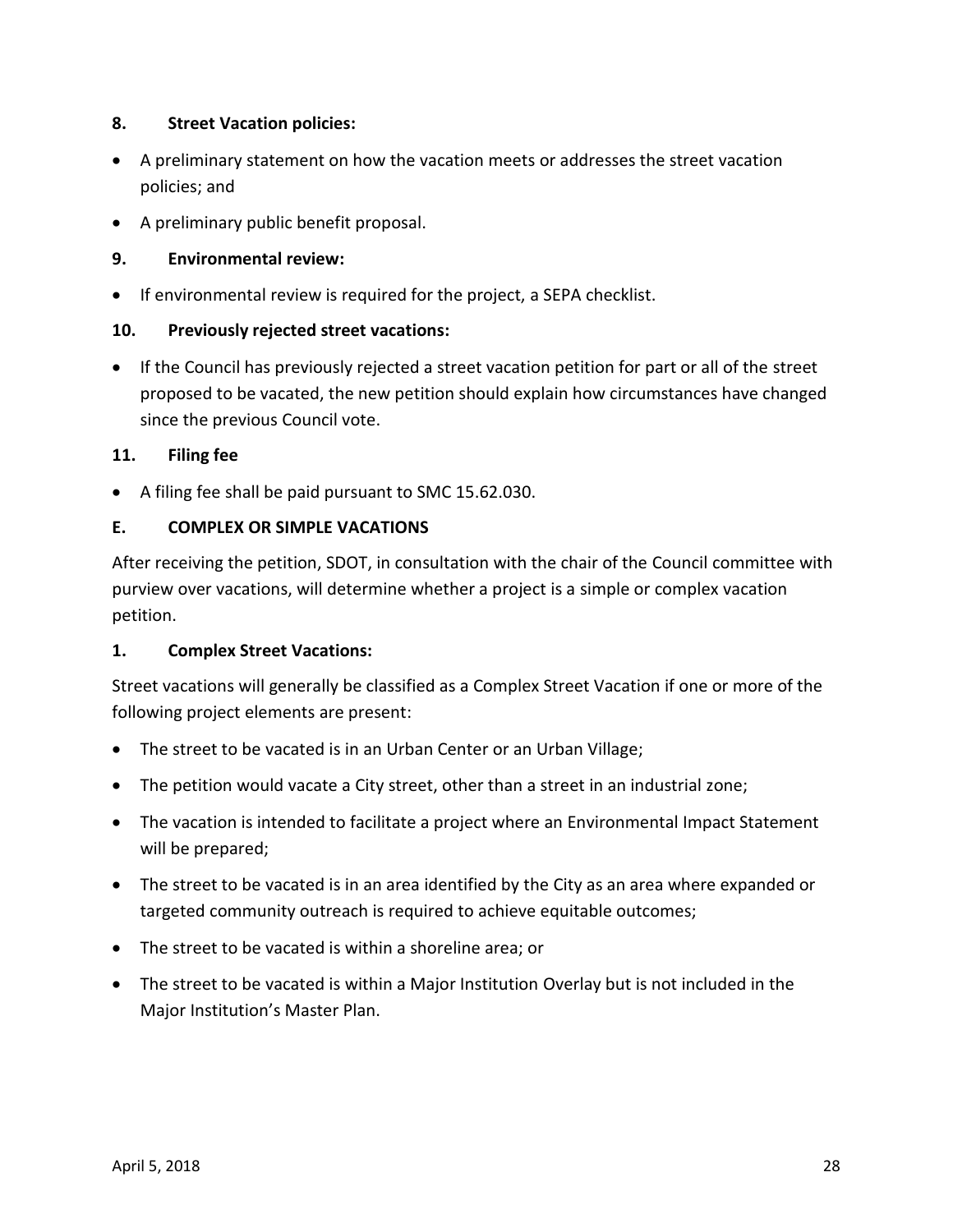#### **2. Simple Street Vacations:**

Street vacations will be classified as a Complex Street Vacation, unless all the following project elements are present, in which case the project will generally be classified as a Simple Street Vacation:

- The street to be vacated is not in an Urban Center or an Urban Village;
- The petition would vacate an alley or public place, or would vacate a street or alley in an industrial zone;
- The vacation would facilitate a project that does not require an Environmental Impact Statement;
- The vacation is not located inside an area identified by the City as an area where expanded or targeted community outreach is required to achieve equitable outcomes; and
- The street to be vacated is outside of a designated shoreline area.

If significant public interest in the vacation has been voiced during early community engagement, SDOT, in consultation with the chair of the committee with purview over street vacations, may classify the vacation as a Complex Street Vacation.

#### <span id="page-30-0"></span>**F. REVIEW PROCESS**

There are two stages to the street vacation review: public trust analysis and public benefit analysis. The following steps will provide for a careful and predictable review of a street vacation petition. Each step may be iterative and may take multiple rounds of review depending on the complexity of the project or the quality of the information available. While street and alley vacations are legislative actions that are not subject to the specific timelines for review that apply to land use permits under Chapter 23.76 SMC, City staff will work with the petitioner to make the process is as fast and as efficient as possible, assuming all necessary information to support City staff efforts is provided by the applicant in a timely manner.

#### **1. Circulating the petition**

After SDOT files a complete petition with the Seattle City Clerk, SDOT will circulate the petition to City departments, the Seattle Design Commission, utilities, transit agencies, and other City departments or organizations as appropriate.

#### **2. Early Council Briefing or Forum**

For Complex Street Vacations, the Council committee with purview over the street vacation process may host a briefing or public forum on the street vacation petition. The purpose of this forum or briefing is to provide the public with an early opportunity to provide input on the vacation to the Council, the petitioner, and City reviewers. The briefing or forum provides an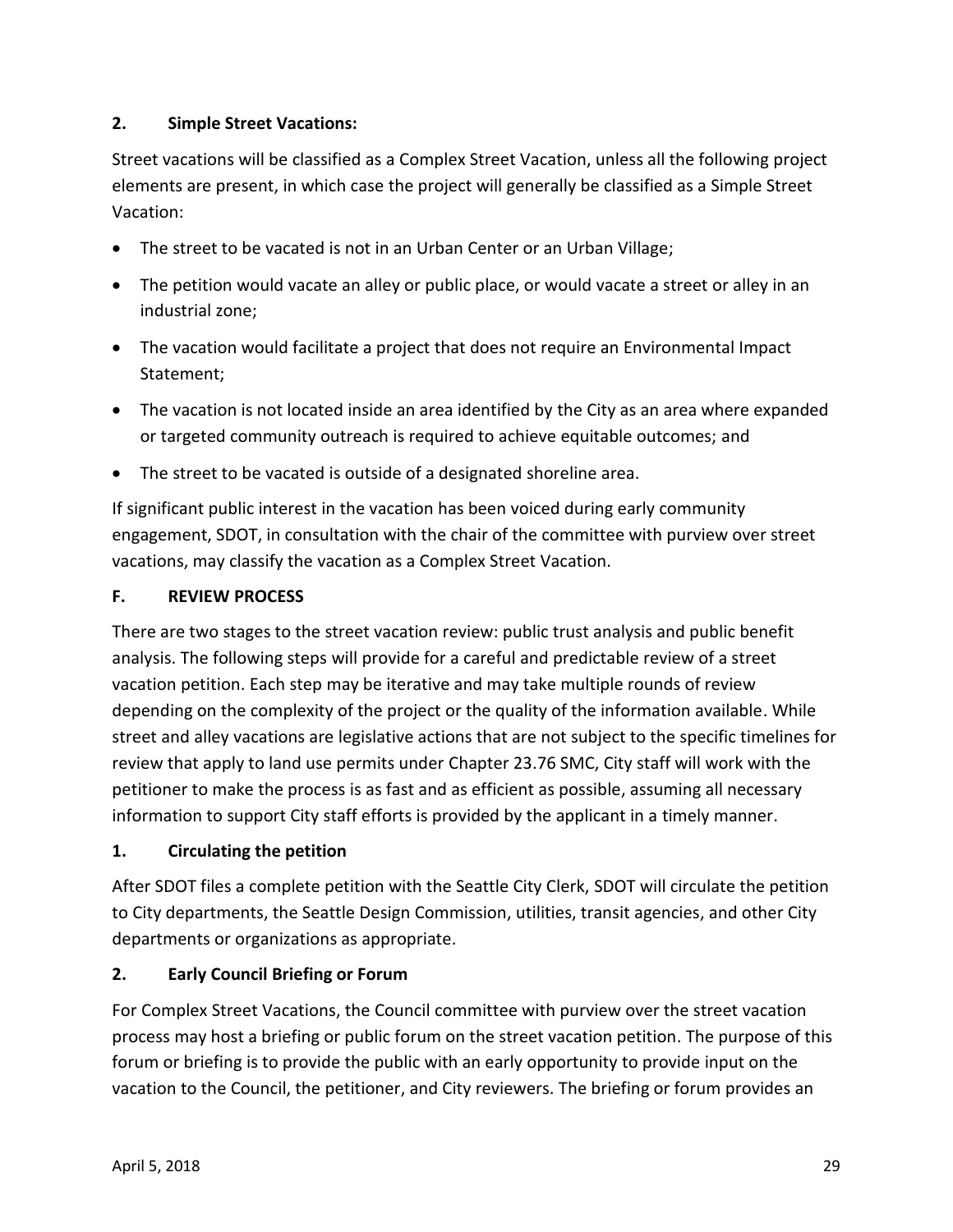opportunity for the Council to hear about the vacation, and to provide early feedback regarding the process. A Council forum may be held in conjunction with an Environmental Impact Statement scoping meeting.

If a project is likely to involve a street vacation petition and a quasi-judicial zoning action such as a site-specific rezone, the Council will work with SDCI and SDOT to coordinate the timing of this forum or briefing with timing of review of the quasi-judicial action. The Council may elect to hold a Council forum or briefing before the petition is filed or the Council may ask a City department or the Seattle Design Commission to host a community forum.

#### **3. Public Trust Analysis**

City departments, utilities, transit agencies, and as relevant City Boards and Commissions, will review the public trust elements of the petition and provide comments to SDOT on whether the petitioner has fully analyzed the impacts of the proposed vacation along with developing mitigating measures to address any such impacts. SDOT will provide petitioners with any comments and provide opportunities to respond to the comments. This may result in multiple rounds of review, comment, and refinement of the analysis and petition with information that adequately addresses the impacts of the vacation. City departments may request additional information from the petitioner to complete their analysis.

The Seattle Design Commission will consult with SDOT and other City departments to schedule meetings to discuss the public trust elements of the street vacation petition and any City department analysis of the petition. If an environmental impact statement is required, the Seattle Design Commission will not schedule a meeting to make a final recommendation on the public trust elements of a street vacation petition until a Final Environmental Impact Statement has been published. If an environmental impact statement is not required, the Seattle Design Commission will consult with SDOT and other City departments and will schedule a meeting to discuss the public trust elements of a street vacation petition only when sufficient information to assess the impacts of the vacation on the public trust functions has been compiled.

If a street vacation is in a historic or special review district, or includes a historic landmark, or is adjacent to a historic landmark, the Design Commission shall not act on the public trust analysis until the appropriate Board has met to review the proposed project and its impact on the historic resources.

For City Capital Improvement Projects seeking a vacation, the Seattle Design Commission shall also have approved the project concept, or 30% review either before or concurrent to the Commission making any final recommendations on the public trust analysis. Non-city public agencies are encouraged to present and receive a project concept or 30% review by the Seattle Design Commission.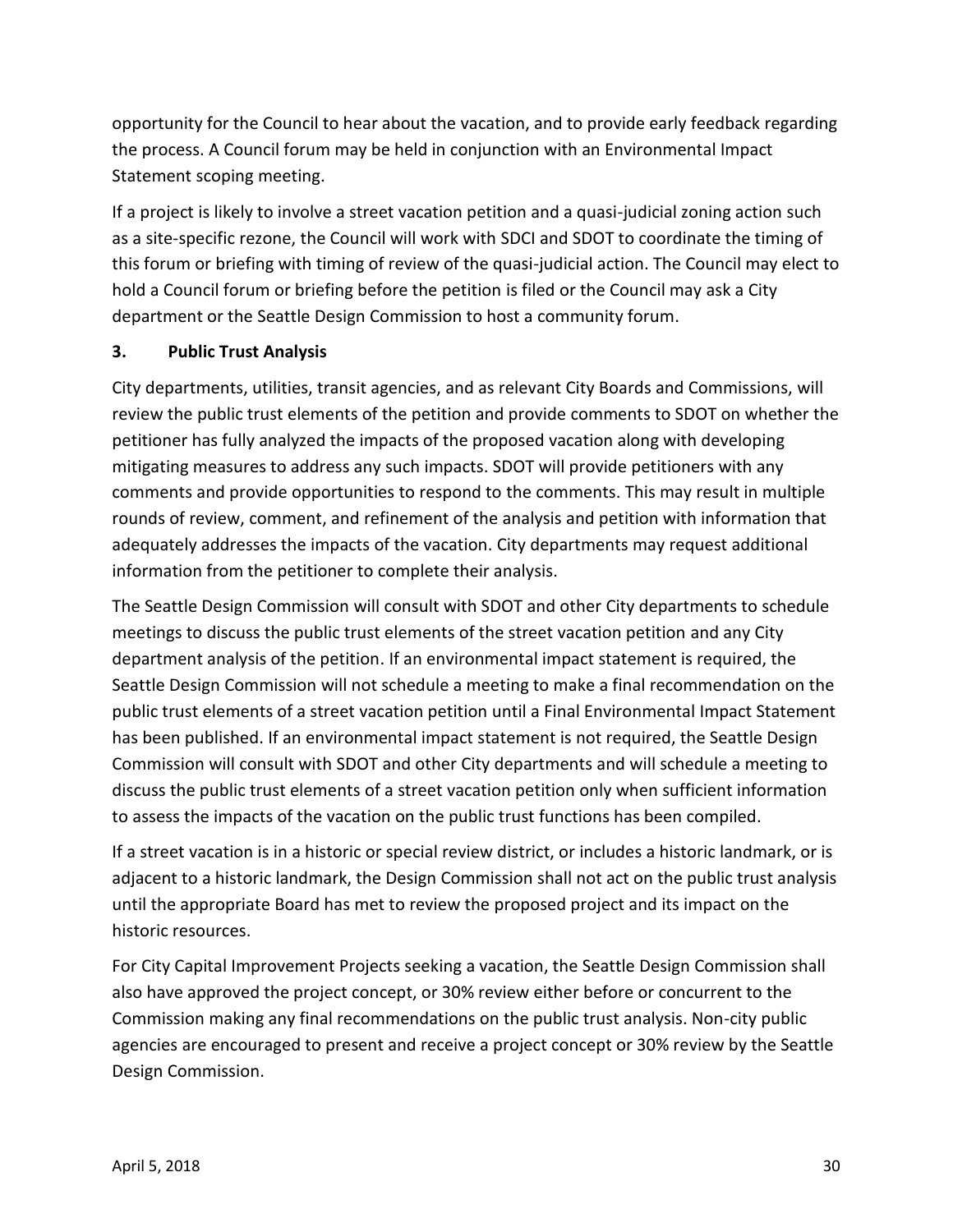The Commission will consider comments and issues identified by City Departments, utilities, transit agencies, and as relevant other City Boards and Commissions, and prepare a recommendation to the Council on the public trust elements of the petition. The SDOT Director shall consider the Commission's recommendation on the public trust elements of the petition in compiling the Department's final recommendation to Council.

If a project is required to or opts to go through Design Review, the Design Review Board shall not make a final recommendation until the Seattle Design Commission makes a recommendation on the public trust elements of the vacation.

#### **4. Public Benefit Analysis**

The intent of the public benefit analysis phase of the street vacation review is to ensure that adequate public benefits will be provided to offset the loss to the public of the public trust functions. This review will be guided by these policies.

If a project is required to or opts to go through Design Review, the Design Review Board shall make its recommendation before the Seattle Design Commission's review of the public benefit package.

For City of Seattle Capital Improvement Projects seeking a vacation, the Seattle Design Commission shall also have approved the schematic or 60% review either before or concurrent to the Commission making any final recommendations on the public benefit analysis. Non-city public agencies seeking a street vacation are encouraged to present and receive a schematic or 60% review by the Seattle Design Commission.

Considering mitigation of environmental impacts, and any design review, land use, utility, or street improvement conditions, SDOT shall compile information for the Seattle Design Commission regarding the street vacation public benefit package from City departments with expertise in the public benefit elements proposed by the petitioner. For example, if a public benefit package includes a proposal for public art, SDOT shall solicit comments from the Office of Arts and Culture.

For Complex Street Vacations, the Seattle Design Commission may convene a subcommittee consisting of Commissioners, City staff, and individuals with expertise in affordable housing, equitable community development, and workers' rights to take public comment and review public benefit packages.

The Seattle Design Commission will consider the recommendations of the subcommittee, City departments, the Community Advisory Committee, and public testimony in developing a recommendation to the Council on the public benefit package. The Seattle Design Commission may submit its adopted minutes or provide a separate recommendation on the street vacation petition as a whole. The SDOT Director shall consider the Commission's recommendation on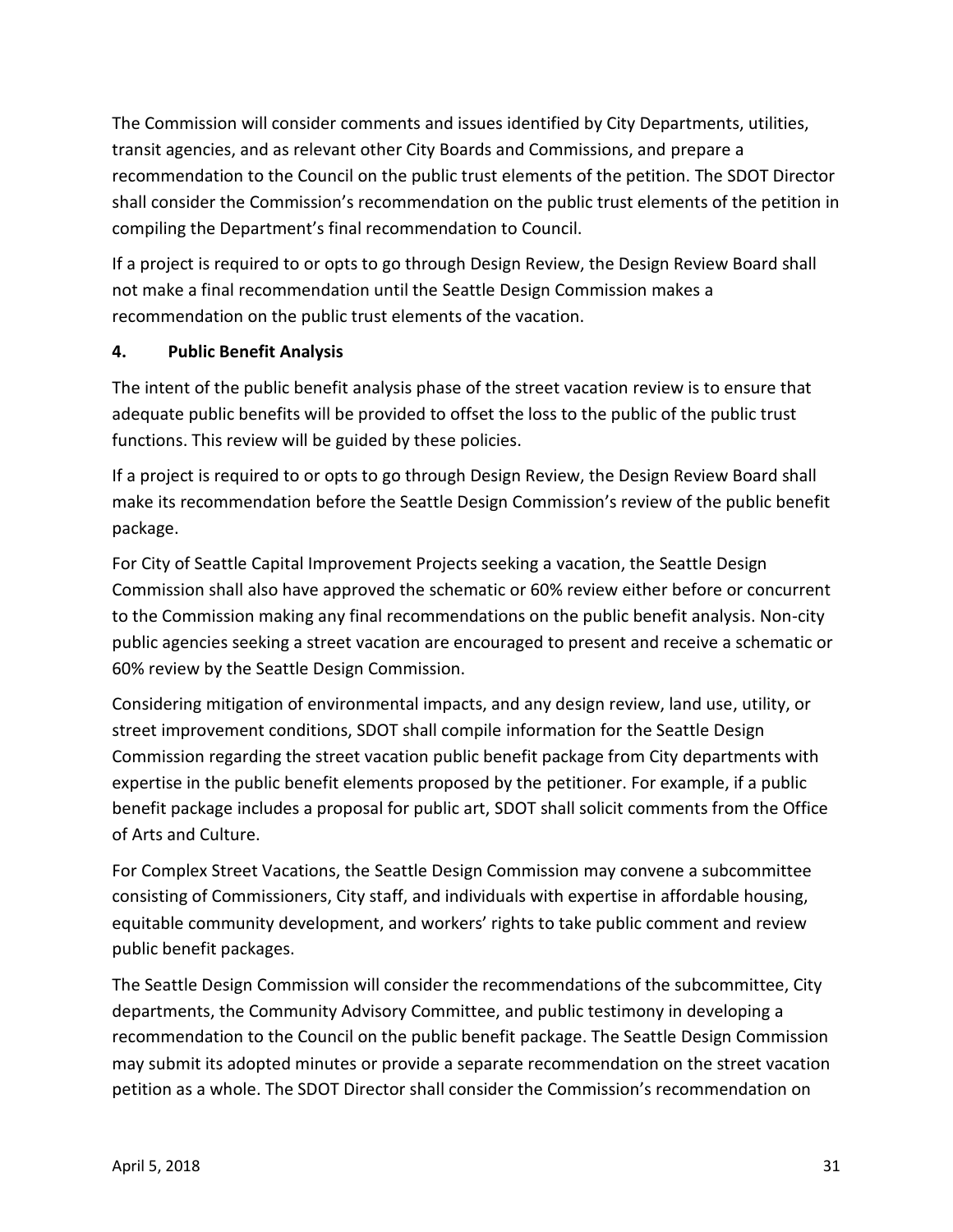the public benefit package of the petition in compiling the Department's final recommendation to Council.

# **5. Final Recommendation**

SDOT will compile all recommendations and comments on the public trust analysis and the public benefit package for the Council. The SDOT Director will make a recommendation on the street vacation and in consultation with the chair of the Committee, will prepare a resolution setting a public hearing date for the street vacation.

# **6. Council Review and Conditional Approval**

The Council will hold a public hearing on the petition. It will consider public comments, the recommendations of the SDOT Director and City departments, and the recommendations of the Seattle Design Commission. The Council may ask for additional information from the petitioner related to the public trust analysis or public benefit proposal before deciding whether to approve the petition.

If a project requires a street vacation and a quasi-judicial action, such as a rezone or Major Institution Master Plan approval, the Council will review and act on all quasi-judicial components of the project before holding the public hearing on the street vacation.

If the Council grants a street vacation, its initial approval will be conditional. The Council grants a street vacation subject to conditions to ensure the project is built as proposed, to mitigate any impacts, to assure the provision of the public benefit, and to guarantee required fees are paid. Following this conditional approval, the City departments may issue a Master Use Permit and other necessary permits and the petitioner may proceed with developing the project. Before beginning work that would alter the street, the petitioner shall address any utility and transportation impacts that may require SDOT permits.

The petitioner shall fulfill the conditions in a manner approved by the City. As the development proceeds and the petitioner works on meeting the conditions, regular reports shall be provided to SDOT. The petitioner bears the responsibility for satisfying the conditions and all the costs associated with satisfying the conditions. The conditions imposed on a vacation vary and the means to assure compliance will also vary as follows:

- Time for completion: Conditions will be placed on the vacation requiring starting development by a certain date or completing development by a certain date. If work is not started or completed within the stated period, the petitioner will be required to receive approval from the Council to extend the conditional approval. If work has not started within the stated period and circumstances have changed significantly, the Council may require that a new petition be filed, and the vacation be reviewed anew.
- Conditions related to the development: Conditions related to developing the project vary and may be imposed to address design or transportation issues, to mitigate impacts, or as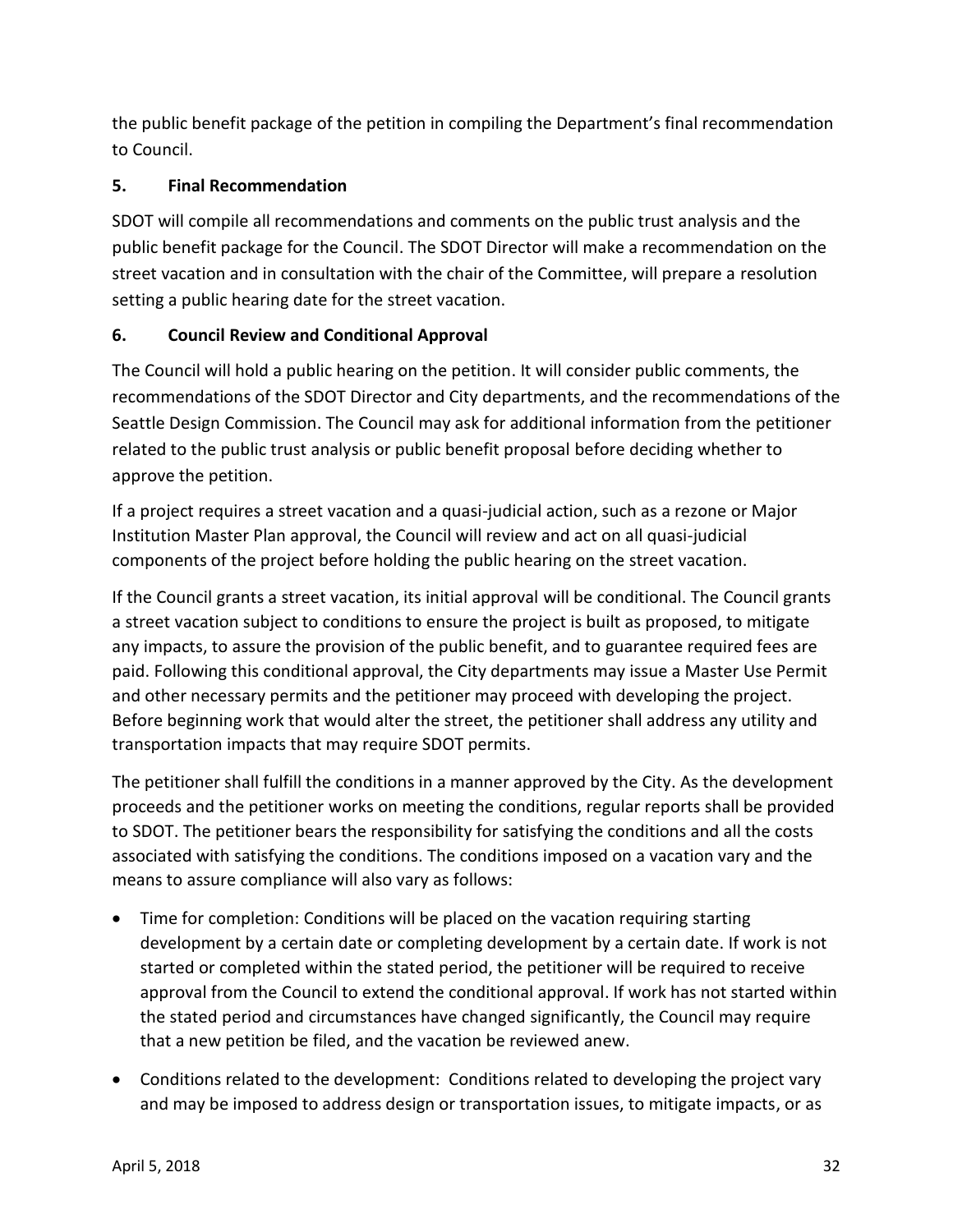related to providing the public benefit. These types of conditions are generally met by completing the project. For example, a condition that a signal be installed, a plaza be provided, or a setback be incorporated would be satisfied by completing the project. If necessary, the City may consider a performance bond or other method to ensure the work is completed.

- Utility issues: Following the vacation's conditional approval, the petitioner shall work with the utilities to resolve any utility issues including those identified in the vacation conditions. All easements, restrictive covenants, and relocation agreements shall be executed before the vacation ordinance is passed. If acceptable to the utility, a performance bond may be posted before final vacation approval.
- Transportation Conditions: Any conditions imposed to ensure the smooth and safe operation of streets and alleys, including constructing required improvements, shall be carried out before the vacation ordinance is passes.
- Conveying real property: If the conditions require the dedication of property, exchange of property, or the dedication of right-of-way, the petitioner shall convey the property before the vacation ordinance is passed. The petitioner shall convey property acceptable to the City and provide an acceptable deed form, title insurance, environmental site assessment or environmental remediation, perform any other review deemed necessary by the City, and pay any applicable taxes.
- Conditions that extend beyond the development phase of the project: For conditions that will last for the life of the project such as the requirement that a plaza remain undeveloped and accessible to the public, a Property Use and Development Agreement (PUDA), an easement, or some other binding mechanism will be completed and recorded before the vacation ordinance is passed.
- Payment of fees: All fees shall be paid before the vacation ordinance is passed. Any conditions that require the payment of funds such as a contributing to a community project as an element of the public benefit or funding a trail completion shall occur before the vacation ordinance is passed.

In unusual circumstances, the City may consider accountability mechanisms such as performance bonds or escrow accounts where a complex series of transaction needs to occur or where unusual circumstances exist. In no circumstances will the City pass a final vacation ordinance without certainty about completing all required conditions and paying all required fees.

#### **7. Final Street Vacation**

Once all conditions have been met, SDOT will prepare and the Council will consider and pass a final street vacation ordinance granting control of the street to the abutting property owners.